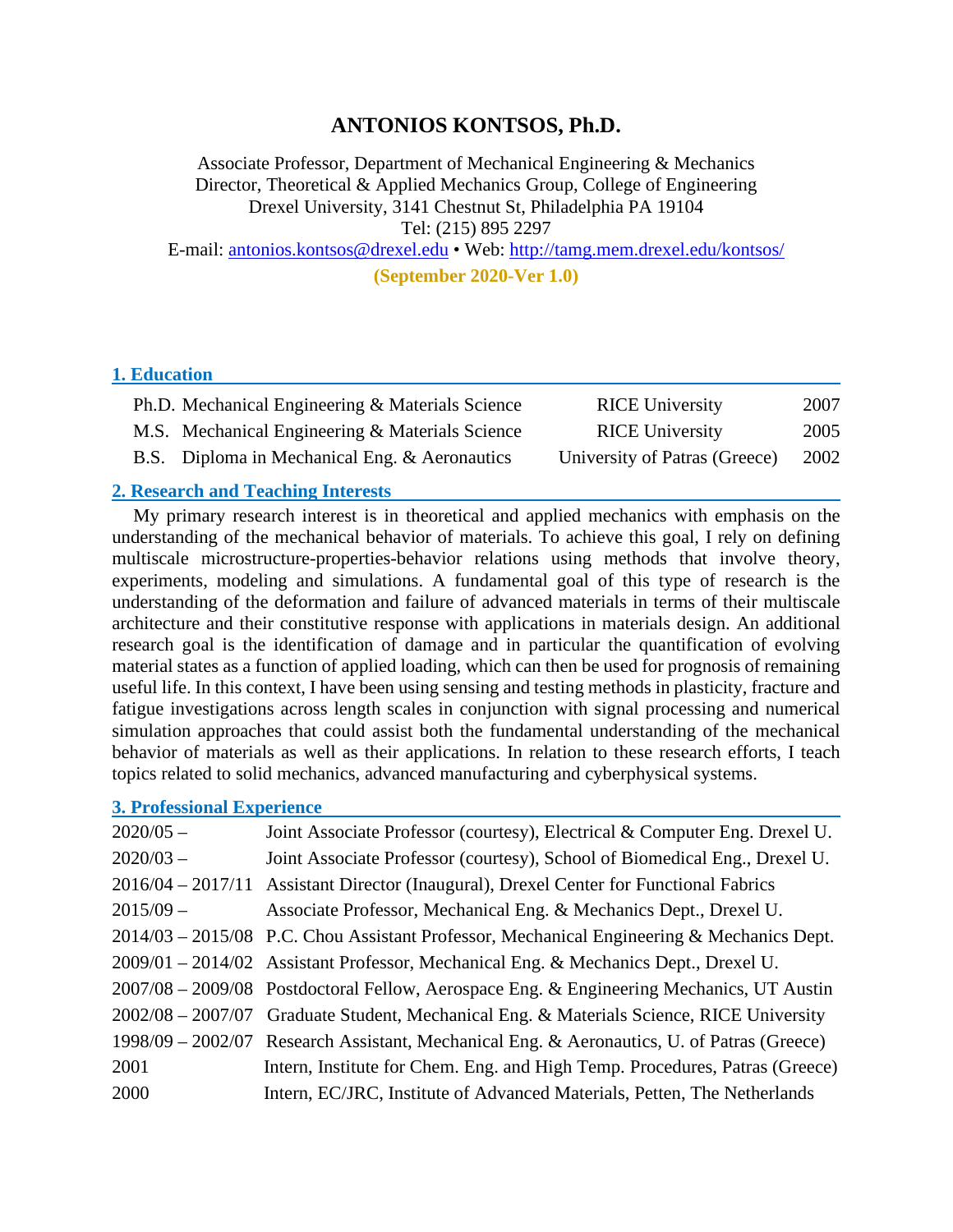#### **4. Awards and Honors**

| 2019          | Scholarly Materials & Research Equipment Award, Drexel U.                      |
|---------------|--------------------------------------------------------------------------------|
| 2019          | Outstanding Mid-Career Research Award, College of Engineering, Drexel U.       |
| 2016          | Provost's Early Career Outstanding Scholarly Award, Drexel U.                  |
| 2015          | Drexel Xi/Pi Tau Sigma Section Graduate Teaching Excellence Award              |
| 2014          | <b>ASME National Student Section Advisor Award</b>                             |
| 2014          | <b>ASME Philadelphia Section Faculty Advisor Award</b>                         |
| 2014          | P.C. Chou Endowed Assistant Professor in Mechanical Engineering, Drexel U.     |
| 2014          | Office of Naval Research, Young Investigator Award                             |
| 2012          | Student section Advisor of the Year, Drexel U.                                 |
| 2011          | American Society of Nondestructive Testing (ASNT), Faculty Grant Award         |
| $2003 - 2007$ | <b>Onassis Foundation International Scholarship Award for Doctoral Studies</b> |
| 2003          | Hellenic Professional Society of Texas Scholarship for Graduate Studies        |
| $2000 - 2002$ | Technical Chamber of Greece Scholarships for Academic Performance              |

## **5. Publications and Presentations**

#### *5.1 Refereed Journal Articles*

*^Underlined names designate students and postdocs supervised by A. Kontsos*

- J65. *2020* V.I. Perumal, A. Najafi and **A. Kontsos\***, "*A Novel Digital Design Approach for Metal Additive Manufacturing to Address Local Thermal Effects*", (submitted)
- J64. *2020* M. Bahadori, E. Tekerek, M. Mathew, K. Mazur, B.J. Wisner **A. Kontsos\***, "*Composite Material Failure Model Updating Approach Leveraging Nondestructive Evaluation Data*", (submitted)
- J63. *2020* B. Wisner, E. Tekerek, J. Cannarella, and **A. Kontsos\***, "*Effect of Particle Reinforcement on the Progressive Failure of Alumina Trihydrate filled Poly(Methyl Methacrylate)*", Polymer, Vol. 205, 122754
- J62. *2020* M. Mathew, B. Wisner, S. Ridwan, M. McCarthy, I. Bartoli and **A. Kontsos\***, "*A Bioinspired Frequency-based Approach for Tailorable and Scalable Speckle Pattern Generation*", Experimental Mechanics (accepted)
- J61. *2020* S. Malik, R. Rouf, K. Mazur and **A. Kontsos\***, *"The Industry Internet of Things (IIoT) as a Methodology for Autonomous Diagnostics in Aerospace Structural Health Monitoring"*, Aerospace, Vol. 7, 64
- J60. *2020* P. Wadekar, V. Perumal, G. Dion, **A. Kontsos** and D. Breen\*, "*An Optimized Yarnlevel Geometric Model for FEA Simulations of Weft-Knitted Fabrics*", Computer Aided Geometric Design, Vol. 80, 101883
- J59. *2020* B.J. Wisner, K. Mazur and **A. Kontsos**\*, "*The use of Nondestructive Evaluation Methods in Fatigue: A Review*", Fatigue & Fracture of Engineering Materials, Vol. 43(5), pp. 859-878
- J58. *2020* E. Tekerek, D. Liu, B.J. Wisner, M. Matthew, N. Castaneda, M. Oncull and **A. Kontsos\***, "*Experimental Investigation of the Multiscale Mechanical Behavior of Knitted Textiles*", Material Design and Processing Communication, Vol. 2(1), e106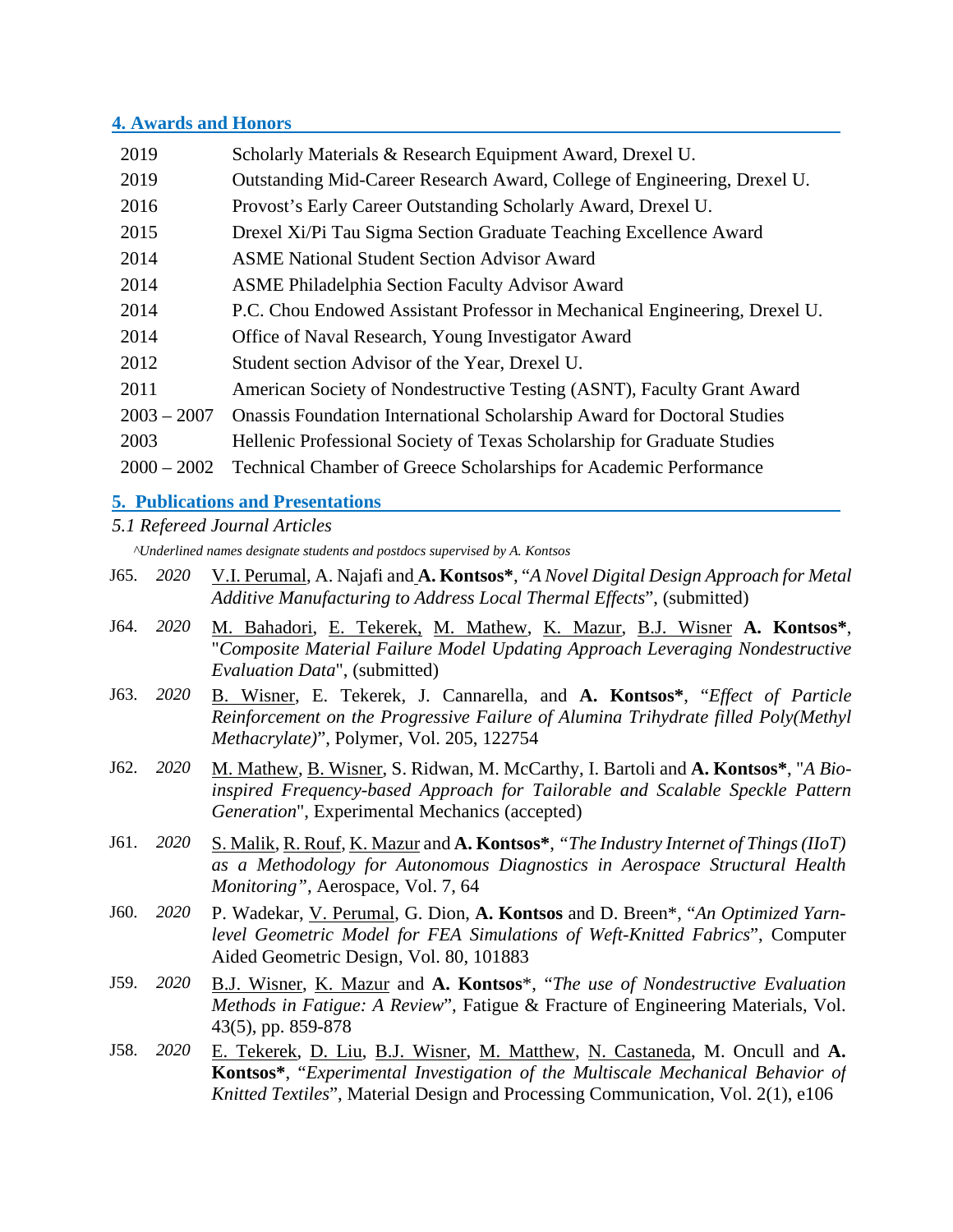- J57. *2019* B.J. Wisner, P. Potstada, V. Perumal, K. Baxevanakis, M. Sause and **A. Kontsos**\*, "*Progressive Failure Monitoring and Analysis in Aluminum by In Situ Nondestructive Evaluation*", Fatigue & Fracture of Engineering Materials, Vol. 42(9), pp. 2133-2145
- J56. *2019* D. Liu, S. Koric and A. Kontsos\*, "*A Multiscale Homogenization Approach for Architectured Knitted Textiles*", ASME Journal of Applied Mechanics, Vol. 86(11), pp. 111006
- J55. *2019* R. Carmi, B J. Wisner, P.A. Vanniamparambil, J. Cuadra, A. Bussiba and **A. Kontsos\***, "*Progressive Failure Monitoring of Fiber Reinforced Metal Laminate Composites using a Nondestructive Approach*", ASME Journal of Nondestructive Evaluation, Diagnostics and Prognostics of Engineering Systems, Vol. 2, pp. 021006- 1
- J54 *2019* Y. Li, **A. Kontsos** and I. Bartoli, "*Automated Rust Detection of a Steel Bridge Using Aerial Multispectral Imagery*", Journal of Infrastructure Systems, Vol. 25(2), pp. 04019014
- J53. *2019* D. Liu, S. Koric and **A. Kontsos\***, "*Parallelized Finite Element Analysis of Knitted Textile Mechanical Behavior",* ASME Journal of Engineering Materials & Technology, Vol. 141, pp. 021008
- J52. *2019* B.J. Wisner, K. Mazur, V. Perumal, K. Baxevanakis, L. An, G. Feng and **A. Kontsos**\*, "*Acoustic Emission Signal Processing Framework to Identify Fracture in Aluminum Alloys*", Engineering Fracture Mechanics, Vol. 210, pp. 367-380
- J51. *2018* S. Esola, B. Wisner, P.A. Vanniamparambil, J. Geriguis and **A. Kontsos\***, "*Part Qualification Methodology for Composite Aircraft Components using Acoustic Emission Monitoring*", Applied Sciences, Vol. 8(9), pp. 1490
- J50. *2018* A. Ellenberg, **A. Kontsos**, I, Bartoli, "*On the Use of Unmanned Aerial Vehicles in Nondestructive Evaluation of Civil Infrastructure*", Materials Evaluation, Vol. 76(5), pp. 629-642
- J49. *2018* A. Spear, S. R. Kalidindi, B. Meredig, **A. Kontsos**, J.-B. le Greverend, "*Data-Driven Materials Investigations: The Next Frontier in Understanding and Predicting Fatigue Behavior*", JOM, Vol. 70(7), pp. 1143-1146
- J48. *2018* B.J. Wisner, K. Mazur and **A. Kontsos**\*, "*Fatigue Damage Assessment Leveraging Nondestructive Evaluation Data*", JOM, Vol. 70(7), pp. 1182-1189
- J47. *2018* K.P. Baxevanakis, B. Wisner, S. Schlenker, H. Baid and **A. Kontsos\***, "*Data-driven Damage Model based on Nondestructive Evaluation*"*,* ASME Journal of Nondestructive Evaluation, Diagnostics and Prognostics of Engineering Systems, Vol.1(3), pp. 031007-031007-12
- J46. *2018* C. Mo, and **A. Kontsos\***, "*Twinning Contributions to Strain Localizations in Magnesium Alloys*", Materials Science and Engineering A, Vol. 722, pp. 206-215
- J45. *2018* F. Althoey, B. Wisner, **A. Kontsos** and Y. Farnam, "*Cementitious Materials Exposed to High Concentration of Sodium Chloride Solution: Formation of a Deleterious Chemical Phase Change*", Construction and Building Materials Vol. 167, pp. 543- 552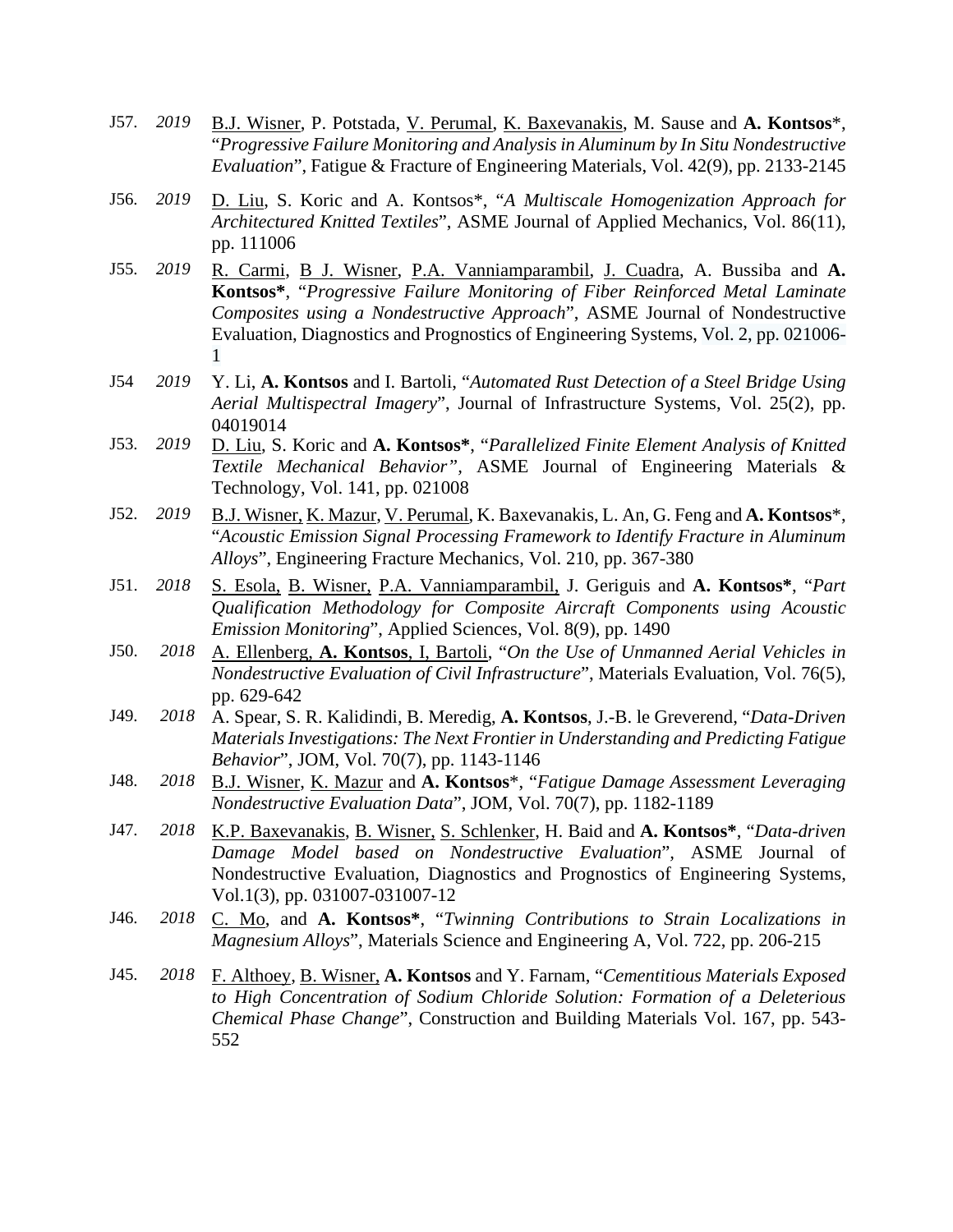- J44. *2018* M. Matthew, Α. Ellenberg, S. Esola, M. McCarthy, I. Bartoli and **A. Kontsos\***, "*Multiscale Deformation Measurements using Multispectral Optical Metrology*", Structural Control and Health Monitoring, Vol. 25; pp. e2166
- J43. *2018* B.J. Wisner and **A. Kontsos**\*, "*Investigation of Particle Fracture during Fatigue of Aluminum 2024*", International Journal of Fatigue, Vol. 111, pp. 33-43
- J42. *2018* D. Liu, B. Shakibajahromi, D. E. Breen, G. Dion and **A. Kontsos**\*, "*A Computational Approach to Model Interfacial Effects on the Mechanical Behavior of Knitted Textiles*", ASME Journal of Applied Mechanics, Vol. 85(4), pp. 041007
- J41. *2018* F. Wang, K. Hazeli, K.D. Molodov, C.D. Barrett, T. Al-Samman, D.A. Molodov, **A. Kontsos**, K.T. Ramesh, H. El Kadiri, S.R.Agnew, "*Characteristic dislocation substructure in* {10 12} *twins in hexagonal metals"*, Scripta Materialia, Vol. 143, pp.
- J40. *2018* B.J. Wisner and **A. Kontsos**\*, "*In situ Monitoring of Particle Fracture in Aluminum Alloys*, Fatigue & Fracture of Engineering Material Systems, Vol. 43, pp. 581-596
- J39. *2018* K.P. Baxevanakis, C. Mo, M. Cabal and **A. Kontsos\***, "*An Integrated Method to Model Strain Localization Bands in Magnesium Alloys*", Computational Mechanics Journal, Vol. 61(1), pp. 119-135
- J38. *2017* S. Esola, I. Bartoli, S.E. Horner, J.Q. Zheng and **A. Kontsos\***, "*Defect detection via instrumented impact in thick-sectioned laminate composites*", Journal of Nondestructive Evaluation, Vol. 36, Article 47
- J37. *2017* D. Liu, D. Christe, B. Shakibajahromi, C. Knittel, N. Castaneda, D. E. Breen, G. Dion and **A. Kontsos**\*, "*On the Role of Material Architecture in the Mechanical Behavior of Knitted Textiles*", International Journal of Solids and Structures, Vol. 109, pp. 101-
- J36. *2017* M. Bolhassani, P.A. Vanniamparambil, S. Rajaram, A.A. Hamid\*, **A. Kontsos** and I. Bartoli, "*Failure Analysis and Damage Detection of Partially Grouted Reinforced Concrete Masonry Walls by Enhancing Deformation Measurement Using DIC*", Journal of Engineering Structures, Vol. 134, pp. 262-275
- J35. *2017* N. Castaneda, B.J. Wisner, J.A. Cuadra, S. Amini and **A. Kontsos**\*, "*Investigation of the Z-binder Role in Progressive Damage of 3D Woven Composites*", Composites Part A, Vol. 98, pp. 76-89
- J34. *2017* S. Rajaram, P.A. Vanniamparambil, F. Khan, M. Bolhassani, A. Koutras, I. Bartoli, F. Moon, A. Hamid, P. Benson Shing, J. Tyson and **A. Kontsos**\*, "*Full Field Deformation Measurements During Seismic Loading of Masonry Buildings*", Structural Control & Health Monitoring, Vol. 24 (4), pp. e1903
- J33. *2016* Α. Ellenberg, **A. Kontsos**, F. Moon and I. Bartoli\*, "*Bridge Deck Delamination Identification from Unmanned Aerial Vehicle Infrared Imagery*", Automation in Construction, Vol. 72, pp. 155-165
- J32. *2016* C. Mo, B. Wisner, M. Cabal, K. Hazeli, K.T. Ramesh, H. El Kadiri, T. Al-Samman, K.D. Molodov, D. A. Molodov and **A. Kontsos\***, "*Acoustic Emission of Deformation Twinning in Magnesium*", Materials, Vol. 9, 662
- J31. *2016* J. A. Cuadra, K. P. Baxevanakis, M. Mazzotti I. Bartoli and **A. Kontsos\***, "*Energy Dissipation via Acoustic Emission in Ductile Crack Initiation*", International Journal of Fracture, Vol. 199(1), pp. 89-104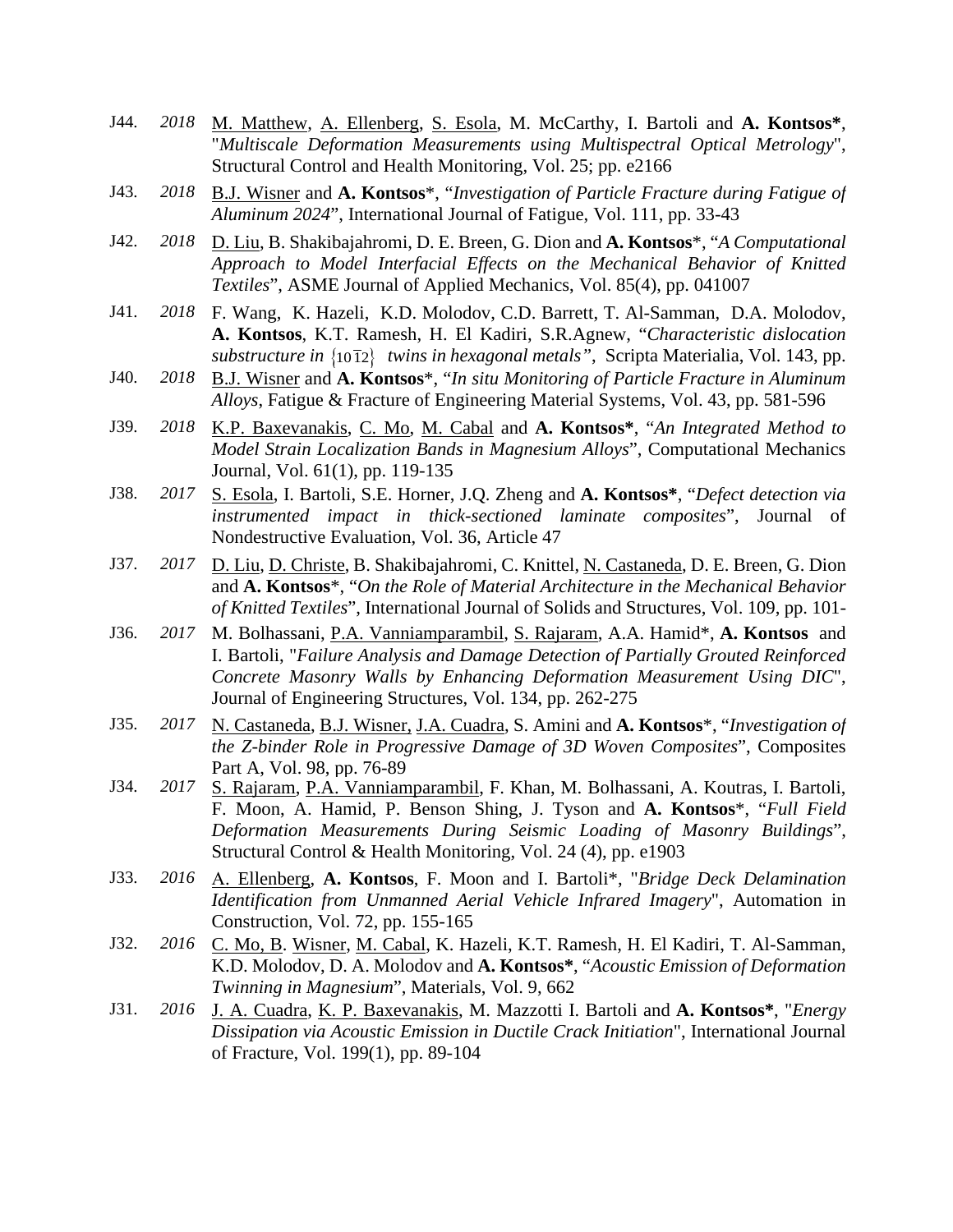- J30. *2016* J. A. Cuadra, K. P. Baxevanakis, A. Loghin and **A. Kontsos\***, "*Validation of a Cyclic Plasticity Computational Method Using Fatigue Full Field Deformation Measurements*", Fatigue and Fracture of Engineering Materials & Structures, Vol 39(6), pp. 722-736
- J29. *2016* Α. Ellenberg, I. Bartoli, F. Moon and **A. Kontsos\***, "Bridge Related *Damage Quantification using Aerial Vehicle Imagery*", Structural Control and Health Monitoring, Vol. 23, pp. 1168-1179
- J28. *2016* S. Rajaram, J. Cuadra, R. Saralaya, I. Bartoli and **A. Kontsos**\*, "*In situ CTE Measurements and Damage Detection Using Optical Metrology*", Measurement Science & Technology, Vol. 27, 025202
- J27. *2015* B. J. Wisner, M. Cabal, P.A. Vanniamparambil, J. Hochhalter, W. P. Leser and **A. Kontsos**\*, "*In situ Microscopic Investigation to Validate Acoustic Emission Monitoring*", Experimental Mechanics, Vol. 55, pp. 1705-1715
- J26. *2015* Α. Ellenberg, L. Branco, A. Krick, I. Bartoli and **A. Kontsos\***, "*Use of unmanned aerial vehicle for quantitative infrastructure evaluation*", Journal of Infrastructure Systems, Vol. 21 (3), 04014054
- J25. *2015* P.A. Vanniamparambil, R. Carmi, F. Khan, J. Cuadra, I. Bartoli and **A. Kontsos**\*, "*An active-passive acoustics approach for bond-line condition monitoring in aerospace skin stiffener panels*", Journal of Aerospace Science and Technology, Vol.
- J24. *2015* P.A. Vanniamparambil, U. Guclu, and **A. Kontsos**\*, "*Identification of crack initiation using advanced acoustic emission analysis*", Experimental Mechanics, Vol. 55, pp.
- J23. *2015* A. Watters, J. Cuadra, **A. Kontsos** and G. Palmese, "*Processing-Structure-Property relationships of SWNT-Epoxy composites prepared using ionic liquids*", Composites: Part A, Vol. 73, pp. 269-276
- J22. *2015* K. Hazeli, H. Askari, J. Cuadra, F. Streller, R.W. Carpick, H.M. Zbib and **A. Kontsos**\*, "*Microstructure-sensitive investigation of Magnesium alloy fatigue*", International Journal of Plasticity, Vol. 68, pp. 55-76
- J21. *2015* K. Hazeli, J. Cuadra, F. Streller, C. Bahr, M. L. Taheri, R. W. Carpick and **A. Kontsos\***, "*3D Surface effects of twinning in Magnesium Alloys*", Scripta Materialia,
- J20. 2015 J. Cuadra, P.A. Vanniamparambil, D. Servansky, I. Bartoli and A. Kontsos\*, "*Acoustic Emission source modeling using a data-driven approach*", Journal of Sound and Vibration, Vol. 341, pp. 222-236
- J19. *2015* F. Khan, M. Bolhassani, A. Hamid, **A. Kontsos** and I. Bartoli, "*Modeling and experimental implementation of infrared thermography on concrete masonry structures*", Journal of Infrared Physics & Technology, Vol. 69, pp. 228-237
- J18. *2015* F. Khan, S. Rajaram, P.A. Vanniamparambil, M. Bolhassani, A. Hamid, **A. Kontsos** and I. Bartoli\*, "*Multisensing NDT for damage assessment of concrete masonry walls*", Structural Control and Health Monitoring, Vol. 22, pp. 449-462
- J17. *2014* P.A. Vanniamparambil, M. Bolhassani, R. Carmi, F. Khan, I. Bartoli, F. L Moon, A. Hamid and **A. Kontsos\***, "*A data fusion approach for progressive damage quantification in reinforced concrete masonry walls*", Smart Materials and Structures, Vol. 23(1), 015007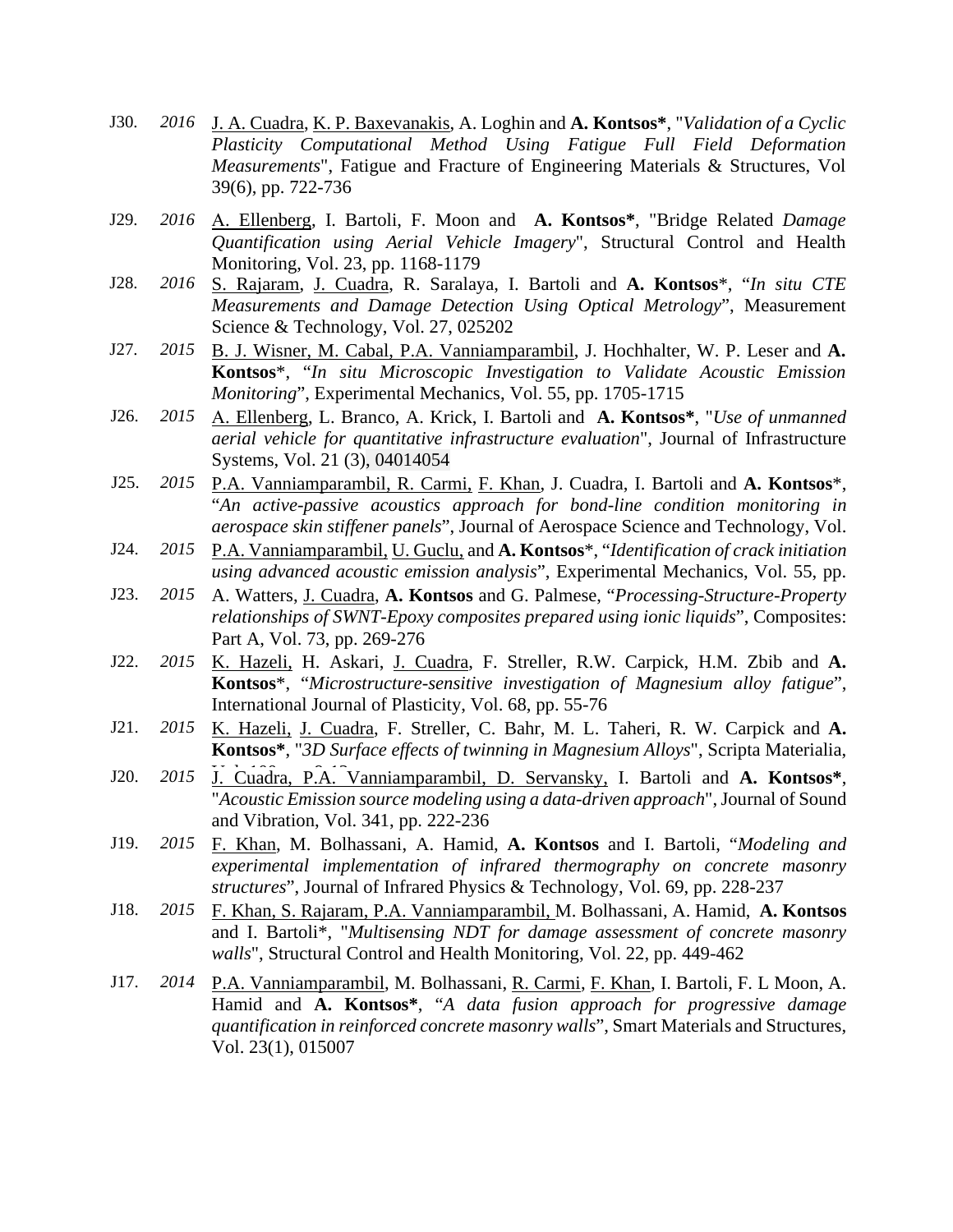- J16. *2014* K. Hazeli, Α. Sadeghi, M.O. Pekguleryuz and **A. Kontsos\***, "*Damping and Dynamic Recovery in Magnesium Alloys Containing Strontium*", Materials Science and Engineering A, Vol. 589, pp. 275-279
- J15. *2013* K. Hazeli, Α. Sadeghi, M.O. Pekguleryuz and **A. Kontsos\***, "*The effect of Strontium in Plasticity of Novel Magnesium Alloys*", Materials Science and Engineering A, Vol. 578, pp. 383-393
- J14. *2013* J. Cuadra, P.A. Vanniamparambil, K. Hazeli, I. Bartoli and **A. Kontsos\***, "*Damage Quantification in Polymer Composites using a Hybrid NDT Approach*", Composites Science and Technology, Vol. 83, pp. 11-21
- J13. *2013* P.A. Vanniamparambil, F. Khan, K. Hazeli, J. Cuadra, E. Schwartz, **A. Kontsos** and I. Bartoli, "*Novel Optico-Acoustic NDT for Wire Breaks Detection in Cables*", Structural Control and Health Monitoring, Vol. 20 (11), pp. 1339-1350
- J12. *2013* K. Hazeli, J. Cuadra, P.A. Vanniamparambil and **A. Kontsos\***, "*In situ Identification of Twin-related Bands near Yielding in a Magnesium Alloy*", Scripta Materialia, Vol. 68, pp.83-86
- J11. *2012* I. Neitzel, V. Mochalin, J. Niu, J. Cuadra, **A. Kontsos**, G. Palmese, Y. Gogotsi, "*Maximizing Young's modulus of aminated nanodiamond-epoxy composites measured in compression*", Polymer, Vol. 53, pp.5965-5971
- J10. *2012* P.A. Vanniamparambil, I. Bartoli, K. Hazeli, J. Cuadra, E. Schwartz, R. Saralaya and **A. Kontsos\***, "*An integrated SHM approach for crack growth monitoring*", Journal of Intelligent Material Systems & Structures, Vol. 23(14), pp.1563-1573
- J9. *2012* Q. Zhang, V. Mochalin, I. Neitzel, K. Hazeli, J. Niu, **A. Kontsos**, J. Zhou, P.I. Lelkes, and Y. Gogotsi, "*Mechanical properties and biomineralization of multifuncitonal nanodiamond-PLLA for bone tissue engineering* ", Biomaterials, Vol. 33, pp.5067- 5075
- J8. *2011* **Α. Kontsos\***, T. Loutas, V. Kostopoulos, K. Hazeli, B. Anasori and M. Barsoum, "*Nanocrystalline Mg-MAX composites: Mechanical Behavior Characterization via Acoustic Emission Monitoring",* Acta Materialia, Vol. 59, pp.5716-5727
- J7. *2010* **Α. Kontsos**, C. Μ. Landis, "*Phase-field modeling of domain structure energetics and evolution in ferroelectric thin films*", Journal of Applied Mechanics, Vol. 77, n.1, pp. 1-12
- J6. *2009* **A. Kontsos** and P.D. Spanos, "*Modeling of Nanoindentation Data and Characterization of Polymer Nanocomposites by a Multiscale Stochastic Finite Element Method*", Journal of Computational and Theoretical Nanoscience, Vol. 6, pp.2273-2282
- J5. *2009* **Α. Kontsos**, C. Μ. Landis, "*Computational Modeling of Domain Wall Interactions with Dislocations in Ferroelectric Crystals*", International Journal of Solids and Structures, Vol. 46(6), pp.1491-1498
- J4. *2008* P.D. Spanos and **A. Kontsos**, "*A Multiscale Monte Carlo Finite Element Method for Determining Mechanical Properties of Polymer Nanocomposites*", Journal of Probabilistic Engineering Mechanics, Vol. 23, pp.456-470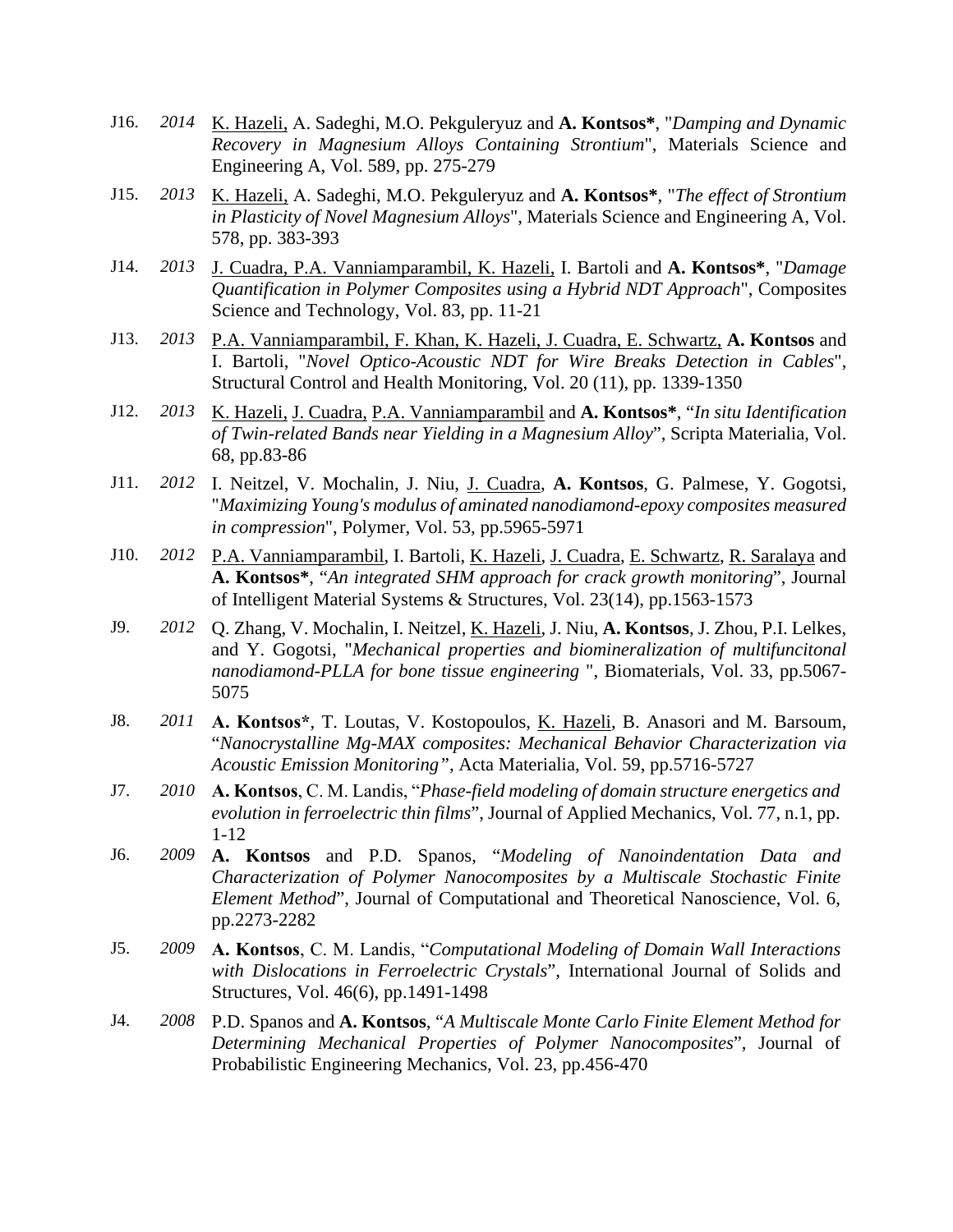- J3. *2006* P.D. Spanos, **A. Kontsos**, P. Cacciola, "*Steady-State Dynamic Response of Preisach Hysteretic Systems, Journal of Vibrations and Acoustics*", Vol. 128, pp.244-250
- J2. 2004 Y. Z. Pappas, **A. Kontsos**, T. Loutas and V. Kostopoulos, "*On the Characterization of Continuous Fibres Fractures by Quantifying Acoustic Emission and Acousto-Ultrasonic Methods*", Journal of NDT&E International, Vol. 37(5), pp.389-401
- J1. *2003* Kostopoulos V., T.Η. Loutas, **A. Kontsos**, G. Sotiriadis, Y. Z. Pappas. 2003, "*On the Identification of the Failure Mechanisms in Oxide/Oxide Composites Using Acoustic Emission*", Journal of NDT&E International, Vol. 36(8), pp.571-580
- *6.2 Book Chapters and Special Issues*
- S1. *2016* "*Fatigue in Materials: TMS Symposium*" Special issue in Journal of Fatigue & Fracture of Engineering Materials & Structures, Editors: A. Kontsos, A. Spear, T. Zhai and C. Muhlstein, Vol. 39, Issue 6, pp. 649-789
- S2. *2013* "*Multiscale Stochastic FEM modeling of Polymer Nanocomposites*", V. Mittal (Ed.): Modeling and Prediction of Polymer Nanocomposite Properties, Vol. 4, Wiley VCH Germany (Polymer Nano-, Micro- and Macro-composites Series)
- *6.3 Dissertation and Theses*
- D2. *2007* "*Polymer Nanocomposites Characterization by a Stochastic Finite Elements Representation*", Ph.D. dissertation, Rice University, Houston, Texas, Publication No. AAT 3256709, 243 pages, UMI, Ann Arbor, MI, USA
- D1. *2005* "*Deterministic and Random Analysis of Systems with Hysteresis using the Preisach Formalism*"**,** Masters of Science Thesis, Rice University, Houston, Texas, Publication No.: AAT 1425843, ISBN: 9780542041501, 107 pages, UMI, Ann Arbor, MI, USA
- *6.4 Refereed Conference Articles*
- C64. *2020* S.Malik, R.Rouf, K.Mazur, and **A.Kontsos\***, "*A Dynamic Data Driven Application Systems (DDDAS)-based Digital Twin IoT Framework*", DDDAS2020: InfoSymbiotics/Dynamic Data Driven Applications Systems Virtual Conference, October 2020
- C63. *2020* S.Malik, R.Rouf, and **A.Kontsos\***, "*An Internet of Things Approach for Dynamic and Data-Driven Remaining Useful Life Predictions*", ASME SMASIS 2020 Virtual Conference, September 2020
- C62. *2019* S.Malik, K.Mazur, R.Rouf, and **A.Kontsos\***, "*The Industry Internet of Things (IIoT) as a Methodology for Autonomous Diagnostics & Prognostics in Aerospace Structural Health Monitoring* ", 11<sup>th</sup> International Workshop on Structural Health Monitoring, Stanford University, California, September 2019
- C61. *2019* K.Mazur, S.Malik, R.Rouf, M.Bahadori, M.Shehu, M.Mathew, E.Tekerek, B. Wisner, and **A.Kontsos\***, "*Composite Material Remaining Useful Life Estimation Using an IoT-Compatible Probabilistic Framework*", 11th International Workshop on Structural Health Monitoring, Stanford University, California, September 2019
- C60. *2019* M.Mathew, B.Wisner, S.Ridwan, M. McCarthy, I. Bartoli and **A. Kontsos\***, "*Optimized and Tailorable Speckle Pattern Generation Approach for Digital*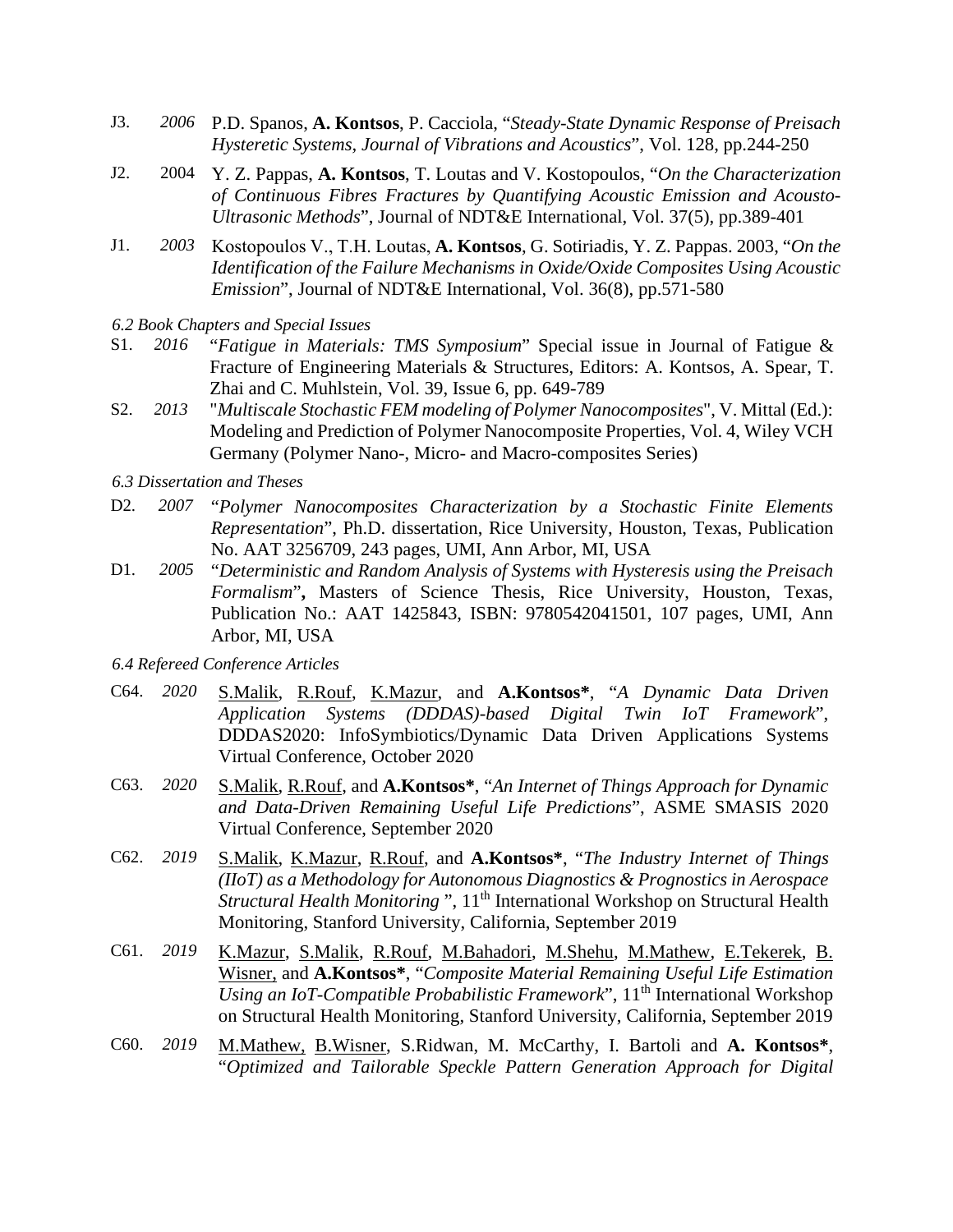*Image Correlation Applications in SHM*", 11<sup>th</sup> International Workshop on Structural Health Monitoring, Stanford University, California, September 2019

- C59. *2019* K.Mazur, B.Wisner and **A. Kontsos**\*, "*An Acoustic Emission IoT Framework for Monitoring, Data Management, Diagnostics and Prognostics*", Acoustic Emission Working Group 61, University of Illinois Chicago, Chicago IL, June 2019
- C58. *2019* R.A.Haynes, E.Habtour, T.C.Henry, D.P. Cole, V. Weiss, A. Kontsos, B. Wisner, "*Damage Precursor Indicator for Aluminum 7075-T6 Based on Nonlinear Dynamics*", In: Kerschen G. (eds) Nonlinear Dynamics, Volume 1. Conference Proceedings of the Society for Experimental Mechanics Series, Springer, Cham, ISBN 978-3-319-74280-9
- C57. *2018* E.Tekerek, D. Liu, B.J. Wisner, M. Matthew, D. Breen and **A. Kontsos\***, "*Integrated Investigation of the Role of 3D Architecture in the Mechanical Behavior of Knitted Textiles*", In: Conference Proceedings of ECCM 2018 – 18<sup>th</sup> European Conference on Composite Materials, Athens Greece, June 2018
- C56. *2018* R. Carmi, B.J. Wisner, R. Shneck, A. Bussiba and **A. Kontsos\***, "*Damage State Assessment of Fiber Reinforced Metal Laminate Composites*", In: Conference Proceedings of ECCM 2018 - 18<sup>th</sup> European Conference on Composite Materials, Athens Greece, June 2018
- C55. *2018* B.J. Wisner, M. R. Bahadori, K. Mazur, M. Shehu, M. Matthew, H. Baid, F. Abdi and **A. Kontsos\***, "*Data-driven Prognostics for Fiber Reinforced Composites Based on Multimodal NDE Monitoring*", In: Conference Proceedings of ECCM 2018 – 18<sup>th</sup> European Conference on Composite Materials, Athens Greece, June 2018
- C54. *2018* M. Brown, J. Kujawski and **A. Kontsos\***, "*Automated CAD Model Generation from LiDAR Point Clouds*", In: Conference Proceedings of 2<sup>nd</sup> International Symposium on Aerial Robotics, Philadelphia PA, June 2018
- C53. *2018* B.J.Wisner, K.Mazur, M. R. Bahadori, M.Shehu, H. Baid, **A. Kontsos\*** and F. Abdi, "*Data-driven Composite Damage Prognostics by Coupling Computational Modeling with Nondestructive Evaluation*", In: SAMPE 2018 Conference Proceedings, Long Beach CA, May 2018
- C52. *2017* M.Mathew, A.Ellenberg, I. Bartoli and **A.Kontsos\***, "*A Multiscale & Multispectral Approach to Digital Image Correlation for SHM Applications*", 11<sup>th</sup> International Workshop on Structural Health Monitoring, Stanford University, California, September 2017
- C51. *2017* B. Wisner and **A.Kontsos\***, "*Coupling In Situ Microstructure Observation with Machine Learning Algorithms for Damage Diagnostics and Prognostics*", 11<sup>th</sup> International Workshop on Structural Health Monitoring, Stanford University, California, September 2017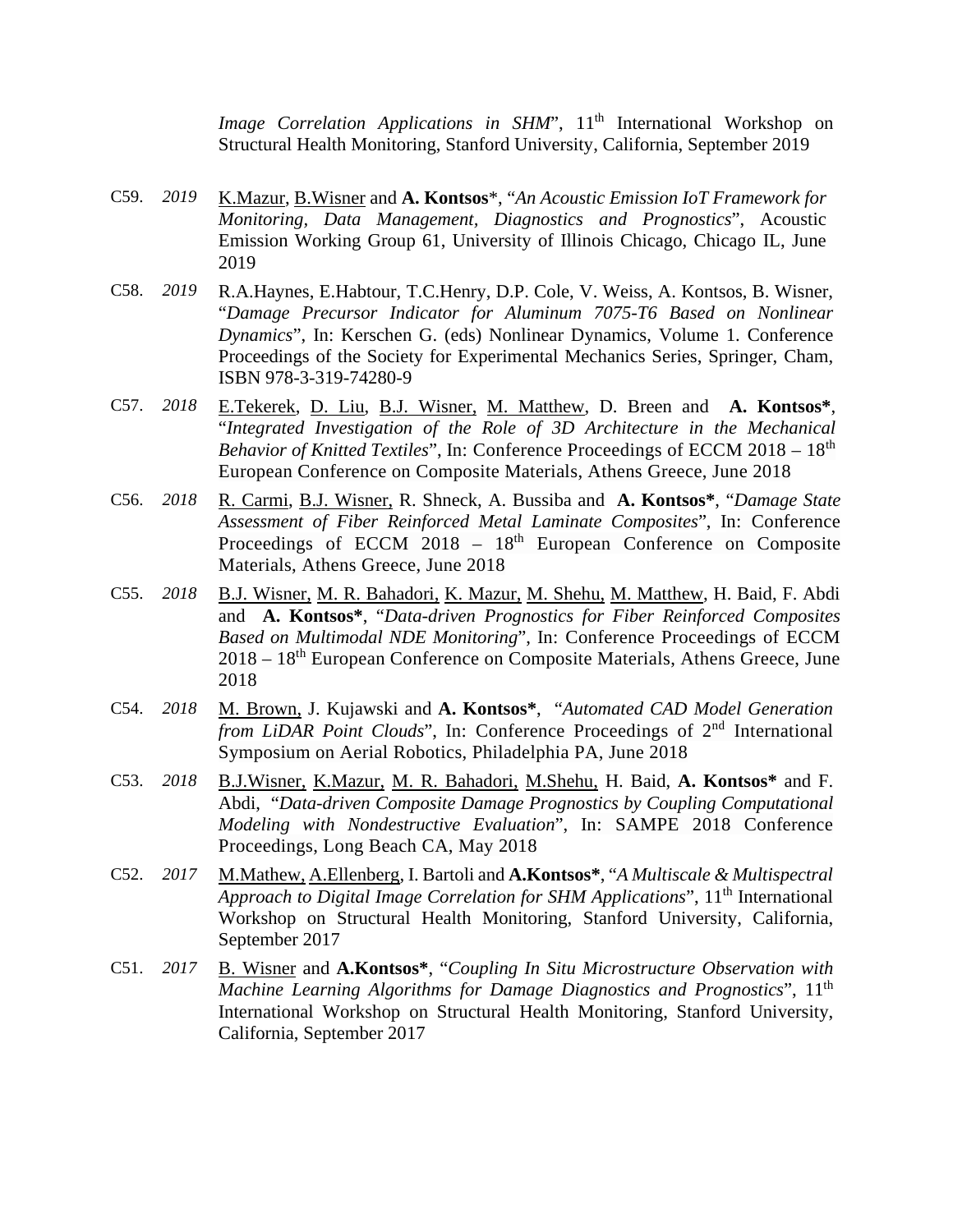- C50. *2017* F. Wang, K. Hazeli, K.D. Molodov, C.D. Barrett, T. Al-Samman, A. Oppendal, D.A.Molodov, **A. Kontsos**, K.T. Ramesh, H. El Kadiri, S.R.Agnew, "*The Effect of*  {10 12} *Twin Boundary on the Evolution of Defect Substructure"*, Magnesium Technology 2017, The Minerals, Metals & Materials Series, ISSN 2367-1181, pp. 175-180
- C49. *2017* R.Vallet, C.Knittel, D.Christie, N.A. Castaneda, C. A. Kara, K. Mazur, D. Liu, **A. Kontsos**, Y. Kim, G. Dion, "*Digital fabrication of textiles: an analysis of electrical networks in 3D knitted functional fabrics*", *Proc. SPIE* 10194, Micro- and Nanotechnology Sensors, Systems, and Applications IX, 1019406 (May 18, 2017); doi:10.1117/12.2263515
- C48. *2017* B.J. Wisner and **A.Kontsos\***, "*Fatigue Damage Precursor Identification Using Nondestructive Evaluation coupled with Electron Microscopy*", In: Zehnder A. et al. (eds) Fracture, Fatigue, Failure and Damage Evolution, Volume 8. Conference Proceedings of the Society for Experimental Mechanics Series. Springer, Vol. 8, pp. 1-8
- C47. *2016* A.Ellenberg, A. Kontsos and I. Bartoli, "*Unmanned Aerial Vehicle for Infrastructure Evaluation*", ASNT Fall Meeting, Long Beach CA, October 2016
- C46. *2016* N.A. Castaneda, B. Wisner, J. Cuadra and **A. Kontsos**\*, "*Identification of 4D Damage Precursors in 3D Woven Composites*", 31st American Society of Composites Conference and ASTM D30 Meeting 2016, Williamsburg VA, September 2016
- C45. *2016* A. Ellenberg, A. Kontsos, F. Moon and I. Bartoli, "*Rapid, Preliminary Bridge Deck Damage Identification from Unmanned Aerial System Imagery*", NDE/NDT for Highways & Bridges: SMT 2016, Portland OR, August 2016
- C44. *2016* D. Christe, B. Wisner, J.Bhatt and **A.Kontsos\***, "*Raising Interest in STEM Education: A research-based Community College University Partnership for Improving Minority Participation",* 123rd ASEE Annual Conference *& Exposition, New Orleans, LA, June 2016*
- C43. *2016* R. Carmi, A. Bussiba, R. Shneck and **A. Kontsos\*.** "*Damage Onset and Accumulation in fiber reinforced metal laminate under quasi-static and fatigue loading monitored nu Acoustic Emission method*", Acoustic Emission Working Group 58, Drexel University, Philadelphia PA, May 2016
- C42. *2016* B.J. Wisner, C. Mo, R. Whitmore, S. Rajaram and **A.Kontsos\***, "Damage Precursor Identification in Metal Alloys using Acoustic Emission Monitoring coupled with Microscopy", Acoustic Emission Working Group 58, Drexel University, Philadelphia PA, May 2016
- C41. *2016* A. Ellenberg, A. Kontsos, F. Moon and I. Bartoli, "*Low-Cost, Quantitative Assessment of Highway Bridges through the Use of Unmanned Aerial Vehicles*", SPIE 2016 Meeting in Las Vegas, Nevada, March 2016
- C40. *2015* S.Esola, I.Bartoli, S.E.Horner, J.Q.Zheng and **A.Kontsos\***, "*Quantitative Acoustics Approach for Damage Detection in Hard Armor Protective Inserts*",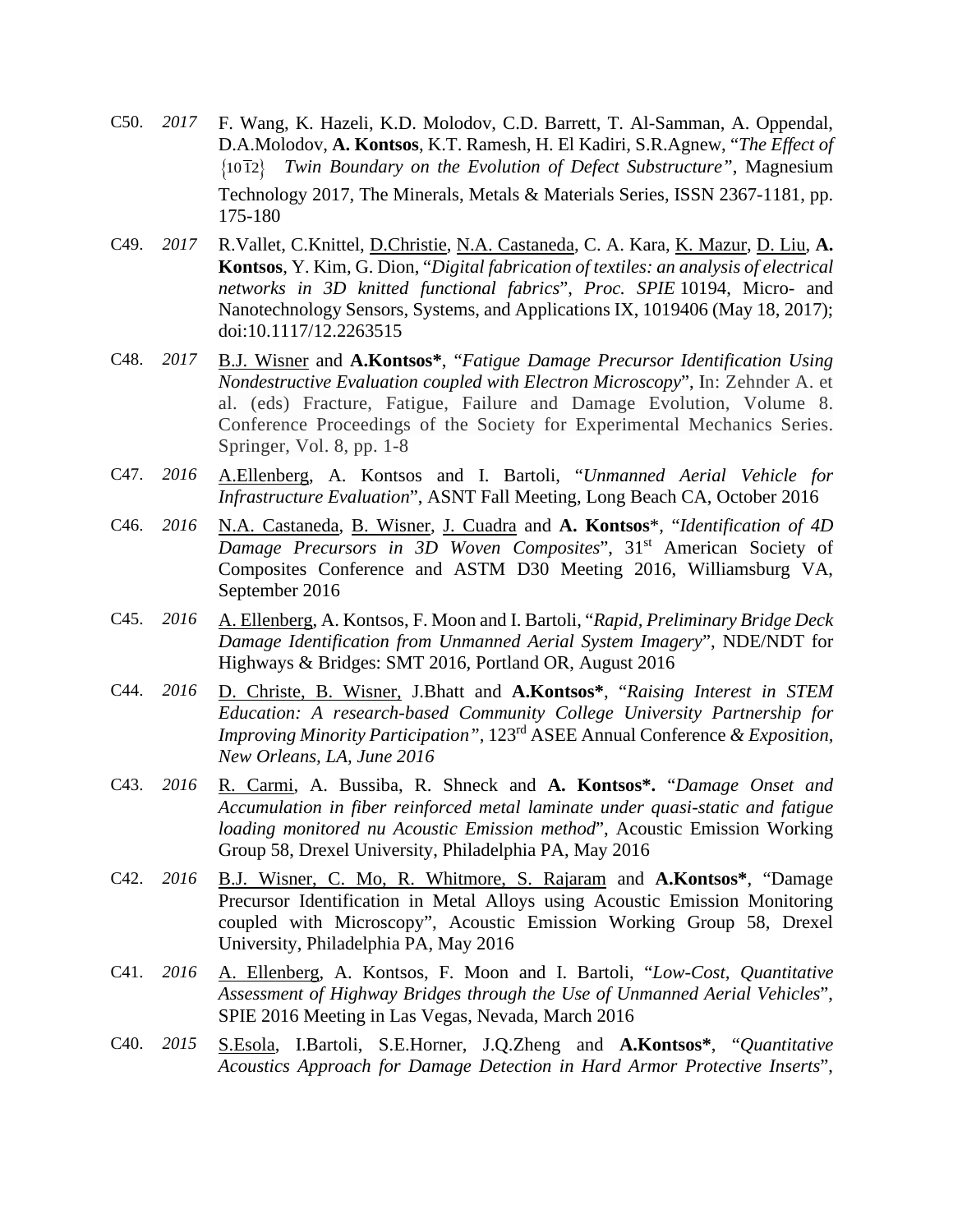American Composites Society (ACS), Michigan State University, Michigan, September 2015

- C39. *2015* S.Rajaram, U.Guclu, P.A.Vanniamparambil, S.Esola, **A.Kontsos\***, "*Remaining Useful Life Estimations using Acoustic Emissions*", 10<sup>th</sup> International Workshop on Structural Health Monitoring, Stanford University, California, September 2015
- C38. *2015* D.Christe, A. Shah, J.Bhatt, M. Rodriguez Mergenthal, L.Powell and **A.Kontsos\***, "*Raising Interest in STEM Education: A research-based learning framework for improving minority participation",* 122nd ASEE Annual Conference *& Exposition, Seattle, WA, June 2015*
- C37. *2015* B. Wisner, M.Cabal, P.A.Vanniamparambil, J. Hochhalter and A.Kontsos\*, "Microstructure-Sensitive Investigation of Fracture using Acoustic Emission Coupled with Electron Microscopy", SAMPE 2015, Baltimore, Maryland, May 2015
- C36. *2015* D.Christe, J.Bhatt, A.Shah, L.Powell and **A.Kontsos\***, "*Raising Interest in STEM Education: A research-based learning framework*", 4<sup>th</sup> Annual IEEE Symposium on Emerging Trends in Library & Information Science, Delhi, India, January 2015
- C35. *2014* J.Cuadra, K.Hazeli, M.Cabal, and **A.Kontsos\***, "*The role of multiple strain localizations in Fatigue of Magnesium alloys*", ASME 2014 International Mechanical Engineering Congress and Exposition, Volume 9: Mechanics of Solids, Structures and Fluids, Montreal, Quebec, Canada, November 14–20, 2014, Conference Sponsors: ASME, ISBN: 978-0-7918-4958-3, Paper No. IMECE2014- 40203, pp. V009T12A03
- C34. *2014* F.Khan, A.Ellenberg, S.Ye, A.E.Aktan, F.Moon, **A.Kontsos**, A.Pradhan and I. Bartoli, "*Multispectral Aerial Imaging for Infrastructure Evaluation*", ASNT 2014, *Charleston*, South Carolina, October 2014
- C33. *2014* S. Esola, I. Bartoli, S. Horner, J.Q.Zheng and **A.Kontsos**\*, "Non-destructive approach for damage detection in hard armor protective inserts", ACS 2014 Conference, *San Diego*, California, September 2014
- C32. *2014* R.Carmi, A.Bussiba, I.Alon, P.A.Vanniamparambil, J.Cuadra, U.Guclu and **A.Kontsos\***, "*Acoustic Emission as a tool for monitoring fatigue damage accumulation in fiber reinforced metal laminates*", ACS 2014 Conference, *San Diego*, California, September 2014
- C31. *2014* S.Rajaram, P.A.Vanniamparambil, J.Cuadra, A.Ramadurgakar, I.Bartoli and **A.Kontsos\***, "*A multispectral nondestructive approach for image-based damage monitoring*", ACS 2014 Conference, *San Diego*, California, September 2014
- C30. *2014* P.A.Vanniamparambil, R.Carmi, F.Khan, I.Bartoli and **A.Kontsos\***, "*Identification of debonding in CFRP stiffened panels using pattern recognition*", ACS 2014 Conference, *San Diego*, California, September 2014
- C29. *2014* S.Esola, I.Bartoli, S.E.Horner, J.Q.Zheng and **A.Kontsos\*,** "*Parametric Study Using Modal Analysis of a Bi-Material Plate With Defects*", QNDE 2014 Conference, *Boise*, Idaho, July 2014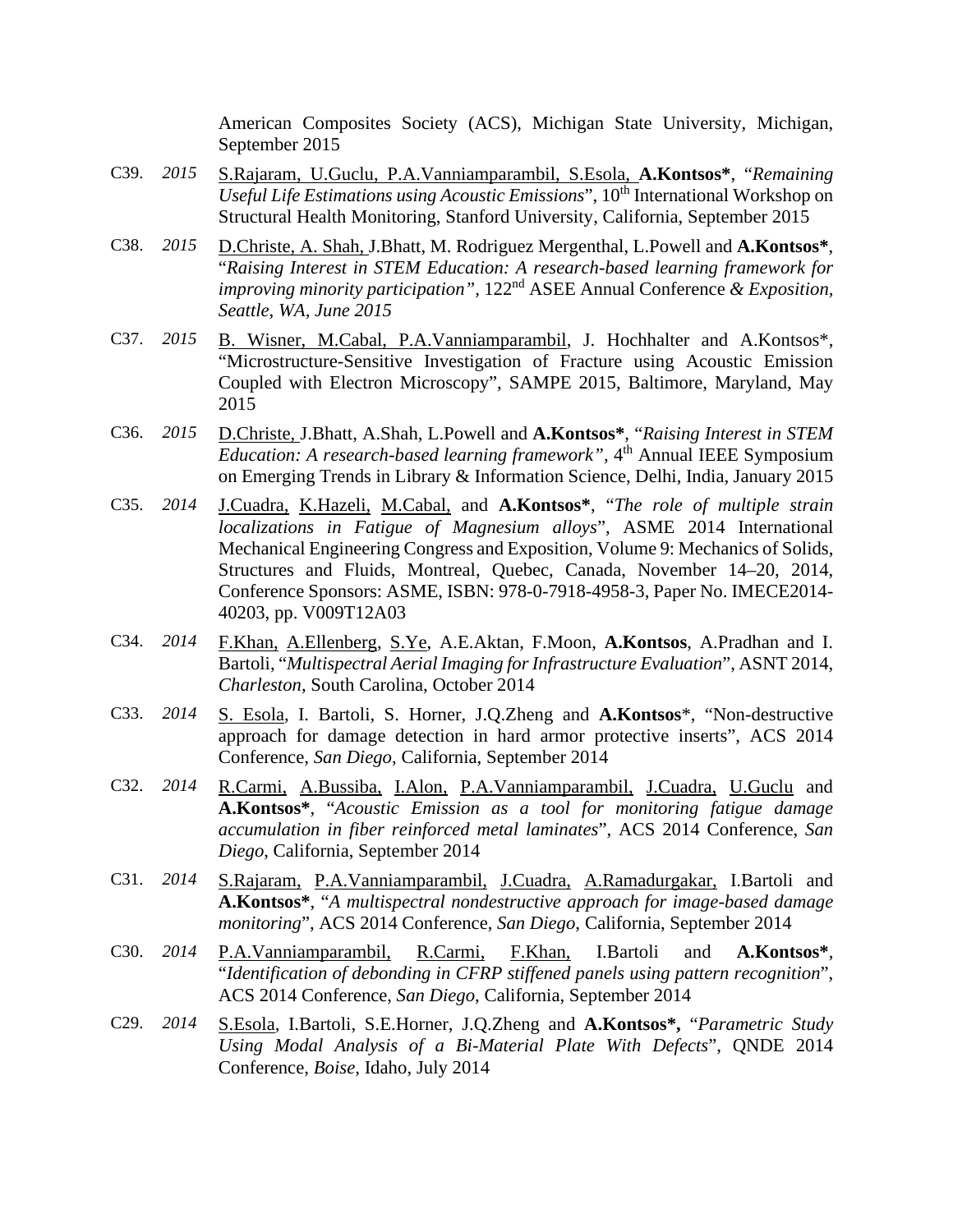- C27. *2014* B.Cohen, S.Ye, G.Karaman, F.Khan, I.Bartoli, A.Pradhan, A.Ellenberg, F.Moon, P.Gurian, **A.Kontsos**, E.Minaie, C.Young, D.Lowdermilk and E. Aktan, "*Design and implementation of an integrated operations and performance preservation monitoring system for asset management of major bridges*", 7<sup>th</sup> European Workshop on Structural Health Monitoring, *Nantes*, France, July 2014
- C26. *2014* S.Ye, S.H.H.Nourzad, A.Pradhan, I.Bartoli and **A.Kontsos**, "*Automated detection of damaged areas after hurricane Sandy using Aerial color images*", in Proceedings of Computing in Civil and Building Engineering, Orlando, Florida, June 2014
- C25. *2014* A.Ellenberg, **A.Kontsos**, I.Bartoli and A.Pradhan, "*Masonry crack detection application of an Unmanned Aerial Vehicle*", in Proceedings of Computing in Civil and Building Engineering, Orlando, Florida, June 2014
- C24. *2014* E.Aktan, A.Pradhan, K.Sjoblom, F.Moon, I.Bartoli, Y.Bayleyegn, B.Cohen and **A.Kontsos**, "*Challenges in educating the Millennial Civil Engineers*", in Proceedings of ASCE Structures Congress, Boston, Massachusetts, April 2014
- C23. *2014* P.A. Vanniamparambil, J.Cuadra, U.Guclu, I.Bartoli and **A.Kontsos\***, "*Crossvalidated detection of crack initiation in aerospace materials*", *SPIE* Smart Structures and Materials & Nondestructive Evaluation and Health Monitoring Conference, *San Diego*, California, March 2014
- C22. *2014* F.Khan, I.Bartoli, P.A. Vanniamparambil, **A.Kontsos**, M. Bolhassani, A. Hamid, "*Acoustics and temperature based NDT for damage assessment of concrete masonry system subjected to cyclic loading*", *SPIE* Smart Structures and Materials & Nondestructive Evaluation and Health Monitoring Conference, *San Diego*, California, March 2014
- C21. *2014* J.Cuadra, P.A. Vanniamparambil, K.Hazeli, I.Bartoli and **A.Kontsos\***, "*Datafusion NDE for Progressive Damage Quantification in Composites*", Proceedings of the Advanced Composites for Aerospace, Marine and Land Applications in TMS 2014, San Diego (CA), February 2014
- C20. *2014* Κ.Hazeli, J.Cuadra, P.A. Vanniamparambil, R.Carmi and **A.Kontsos\***, "*Quantification of Microstructure-Properties-Behavior Relations in Magnesium Alloys Using a Hybrid Approach*", Proceedings of the Mg 2014 symposium in TMS 2014, San Diego (CA), February 2014
- C19. *2013* R. Carmi, P.A. Vanniamparambil, J. Cuadra, K. Hazeli, U. Guclu, A. Bussiba, I. Bartoli and **A. Kontsos\***, "*Acoustic Emission and Digital Image Correlation as Complementary Techniques for Laboratory and Field Research*", World Conference in Acoustic Emission 2013, Shanghai, China, November 2013
- C18. *2013* P.A. Vanniamparambil, F. Khan, S. Rajaram, E. Schwartz, M. Bolhassani, A. Hamid, **A. Kontsos** and I. Bartoli, "*Multiple Cross Validated Sensing System for Damage monitoring in Civil Structural Components*", 9th International Workshop on Structural Health Monitoring, Stanford Univ., September 2013
- C17. *2013* R. Carmi, P.A. Vanniamparambil, U. Guclu, J. Cuadra, I. Bartoli and **A.Kontsos**\*, "*Multimodal Non-destructive Evaluation Approach for Damage Quantification*",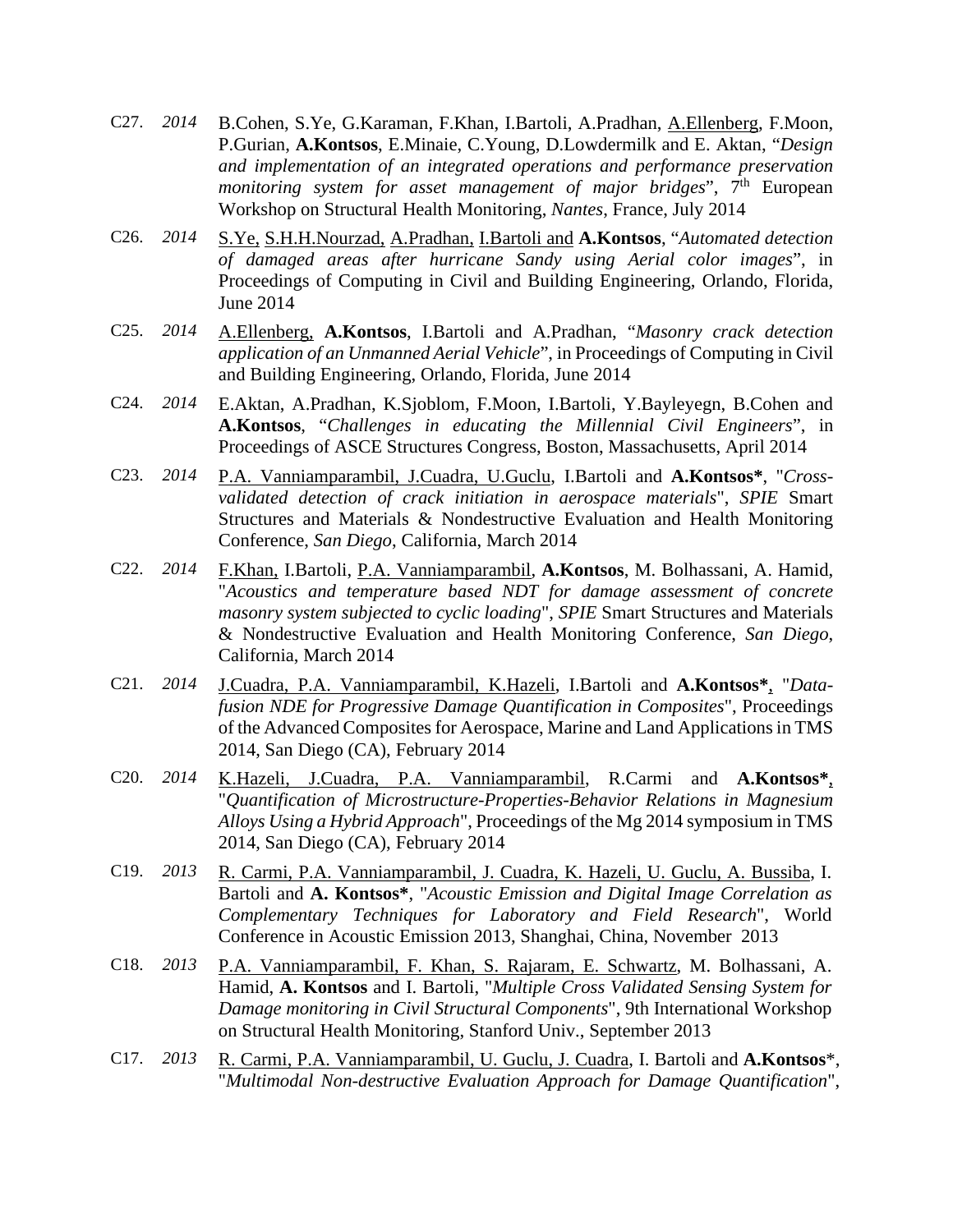9th International Workshop on Structural Health Monitoring, Stanford Univ., September 2013

- C16. *2013* F. Khan, P.A. Vanniamparambil, R. Carmi, **A.Kontsos** and I. Bartoli, "*Integrated Health Monitoring System for Damage Detection in Civil Structural Components*", ICOSSAR 2013, New York, NY, June 2013
- C15. *2013* P.A. Vanniamparambil, R. Carmi, F. Khan, I. Bartoli and **A. Kontsos**\*, "*Novel Optico-Acoustic Sensing System for Cross-Validated Structural Health Monitoring*", ICOSSAR 2013, New York, NY, June 2013
- C14. *2013* P.A. Vanniamparambil, F. Khan, E. Schwartz, **A. Kontsos**, I. Bartoli, M. Bolhassani and A. Hamid "*Using DIC to Measure Deformation Fields of Concrete Masonry Test Specimens*", 12th Canadian Masonry Symposium, Vancouver, Canada, June 2013
- C13. *2013* E. Schwartz, R. Saralaya, J. Cuadra, K. Hazeli, P.A. Vanniamparambil, R. Carmi, I. Bartoli and **A. Kontsos\***, "*The Use of Digital Image Correlation for Nondestructive and Multi-scale Damage Quantification*", *SPIE* Smart Structures and Materials & Nondestructive Evaluation and Health Monitoring Conference, *San Diego*, California, March 2013
- C12. *2013* P.A. Vanniamparambil, F. Khan, R. Carmi, S. Rajaram, E. Schwartz, **A. Kontsos** and I. Bartoli*,* "*Integrated Non-destructive Testing Approach for Damage Detection and Quantification in Structural Components*", *SPIE* Smart Structures and Materials & Nondestructive Evaluation and Health Monitoring Conference, *San Diego*, California, March 2013
- C11. *2012* K. Hazeli, Α. Sadeghi, M.O. Pekguleryuz and **A. Kontsos\***, "*Microstructure and Mechanical Behavior of Novel Extruded Magnesium Alloys*". 9th International Conference on Magnesium Alloys and their Applications, Vancouver, Canada, July 2012
- C10. *2012* I. Bartoli, Α. Emin Aktan, **A. Kontsos,** P.A. Vanniamparambil, K. Hazeli, "*An Integrated Health Monitoring Approach for Damage Quantification in Critical Structural Components*". *EACS 5th* European Conference on Structural Control, Genoa, Italy, June 2012
- C9. *2012* H. Gong, Y. Kim, Q. Zhang, K. Hazeli, **A. Kontsos,** P. I. Leikes, D. Yao and J.G. Zhou, "*Micro Characterization of Mg and Mg Alloy for Biodegradable Orthopedic Implants Application*". *ASME* International Manufacturing Science and Engineering Conference, Notre Dame, Indiana, June 2012
- C8. *2012* P.A. Vanniamparambil, I. Bartoli, K. Hazeli, R. Saralaya, J. Cuadra, E. Schwartz and **A. Kontsos\***, "*In-situ Acousto-ultrasonic Monitoring of crack propagation in Aluminum Alloy*". *SPIE* Smart Structures and Materials & Nondestructive Evaluation and Health Monitoring Conference, *San Diego*, California, March 2012
- C7. *2010* **A. Kontsos\***, K. Hazeli, B. Anasori, T. Loutas, G. Sotiriadis, V. Kostopoulos and M. W. Barsoum, "*Grain Size Effect on the Fatigue Response of Nanocrystalline Magnesium Composites Reinforced with MAX Phases*". In: 9th HSTAM International Congress on Mechanics Limassol, Cyprus, 12 – 14 July, 2010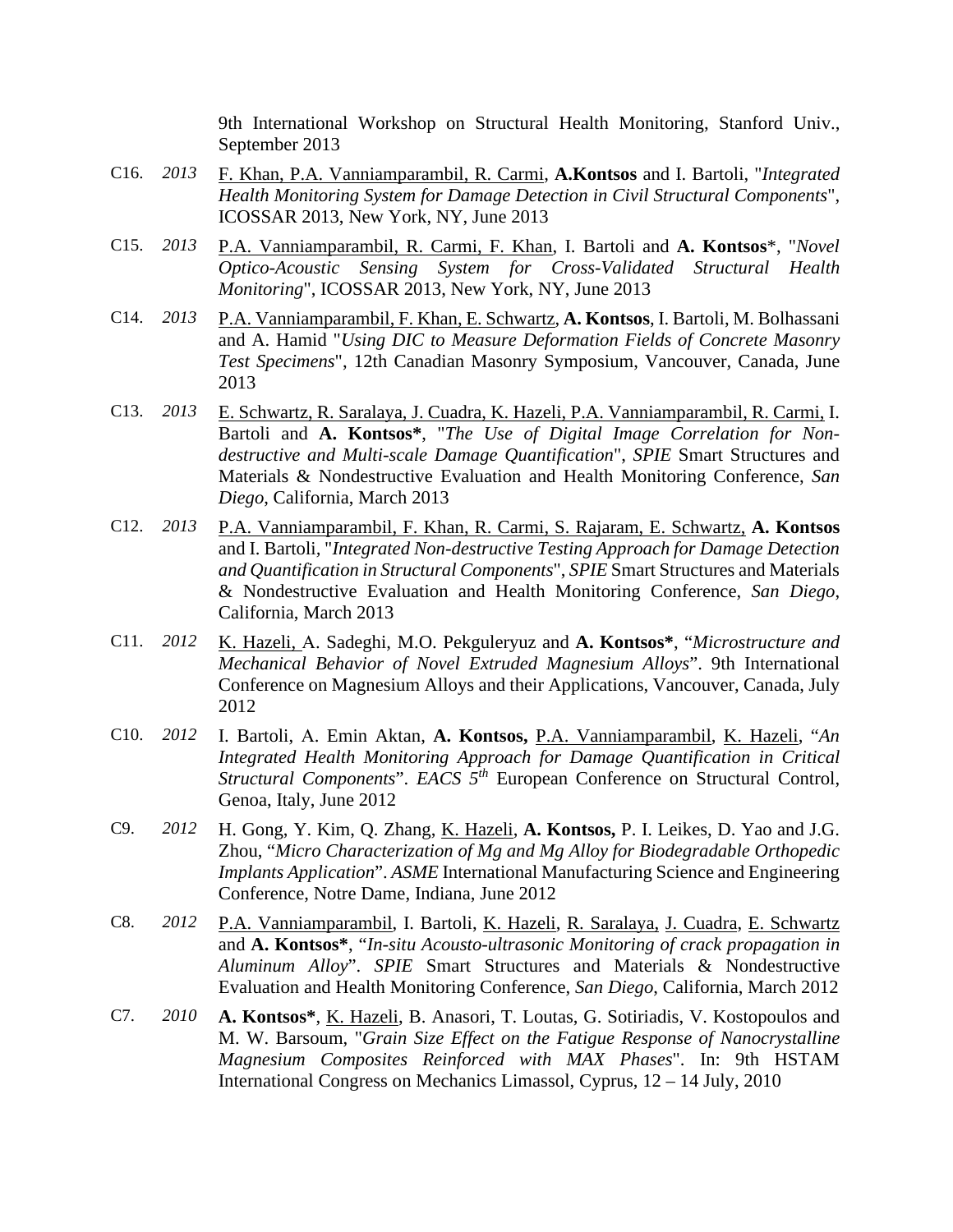- C6. *2009* **A. Kontsos,** Wenyuan Li and C. M. Landis, "*Computational Phase-field Modeling of Defect Interactions in Ferroelectrics*", *SPIE* Smart Structures and Materials & Nondestructive Evaluation and Health Monitoring Conference, *San Diego*, California, March 2009
- C5. *2007* **A. Kontsos** and P.D. Spanos, "*A Monte Carlo Finite Element Method for Determining the Young's Modulus of Polymer Nanocomposites Using Nanoindentation Data*", ASME International Design Engineering Technical Conferences & Computers and Information in Engineering Conference, 1st International Conference on Micro- and Nanosystems (MNS), Las Vegas, Nevada, September 2007, DETC2007-34801
- C4. *2006* **A. Kontsos**, M. Esteva, A. Tamer and P.D. Spanos, "*Polymer Nanocomposites Characterization by a Stochastic Multiscale Approach*", Proceedings of the 5th International Conference on Computational Stochastic Mechanics, Rhodes, Greece, June 2006 - Computational Stochastic Mechanics (CSM-5), G. Deodatis & P.D. Spanos eds., Millpress, Rotterdam Netherlands (2007), ISBN: 978-90-5966-052-6, pp. 393-400
- C3. *2005* P.D. Spanos, **A. Kontsos** and P. Cacciola, "*Steady-State Dynamic Response of Preisach Hysteretic Systems*", ASME International Design Engineering Technical Conferences and Computers and Information in Engineering Conference - DETC2005, v 1 B: 20th Biennial Conf. on Mechanical Vibration and Noise, Long Beach, CA, USA, September 2005, DETC2005-85552, pp. 1457-1466
- C2. *2003* Y. Z. Pappas, **A. Kontsos**, T. Loutas and V. Kostopoulos, "*On the characterization of acoustic emission activity generated by continuous fibres breakage*", Proceedings of the 3rd International Conference on Emerging Technologies in NDT, Thessaloniki, Greece, May 2003 - Emerging Technologies in Non Destructive Testing, Van Hemelrijck, Anastasopoulos and Melanitis (eds), 2004, Swets & Zeitlinger B.V., Lisse, The Netherlands, ISBN**:** 978-9058096456**,** pp. 143-150
- C1. *2002* T. Loutas, **A. Kontsos**, Y. Z. Pappas and V. Kostopoulos. 2002, "*On the Identification of the Damage Mechanisms in Oxide/Oxide Composites Using Acoustic Emission*", Proceedings of the 25th European Conference on Acoustic Emission Testing, EWGAE 2002, Prague, Czech Republic, September 2002, Editor: P. Mazal, ISBN 80-214-2174-6

#### **6. Patents**

- 1. *Integration of Digital Image Correlation with Acoustic Emissions (US10488368B2),* **Antonios Kontsos**, Ivan Bartoli and Prashanth Abraham Vanniamparambil (issued)
- 2. *Multiscale Deformation Measurements Leveraging Tailorable and Multispectral Speckle Patterns (Provisional Patent Application, Serial No. 62/637,454),* **Antonios Kontsos**, Ivan Bartoli, Andrew Ellenberg and Melvin Matthew (accepted)

#### **7. Invited Talk/Seminars**

59. *2019 Progressive Failure Monitoring and Analysis in Aluminum by In situ Nondestructive Evaluation,* Editorial Anniversary Meeting, Fatigue & Fracture of Engineering Materials & Structures, University of Sheffield, Sheffield UK, September 2019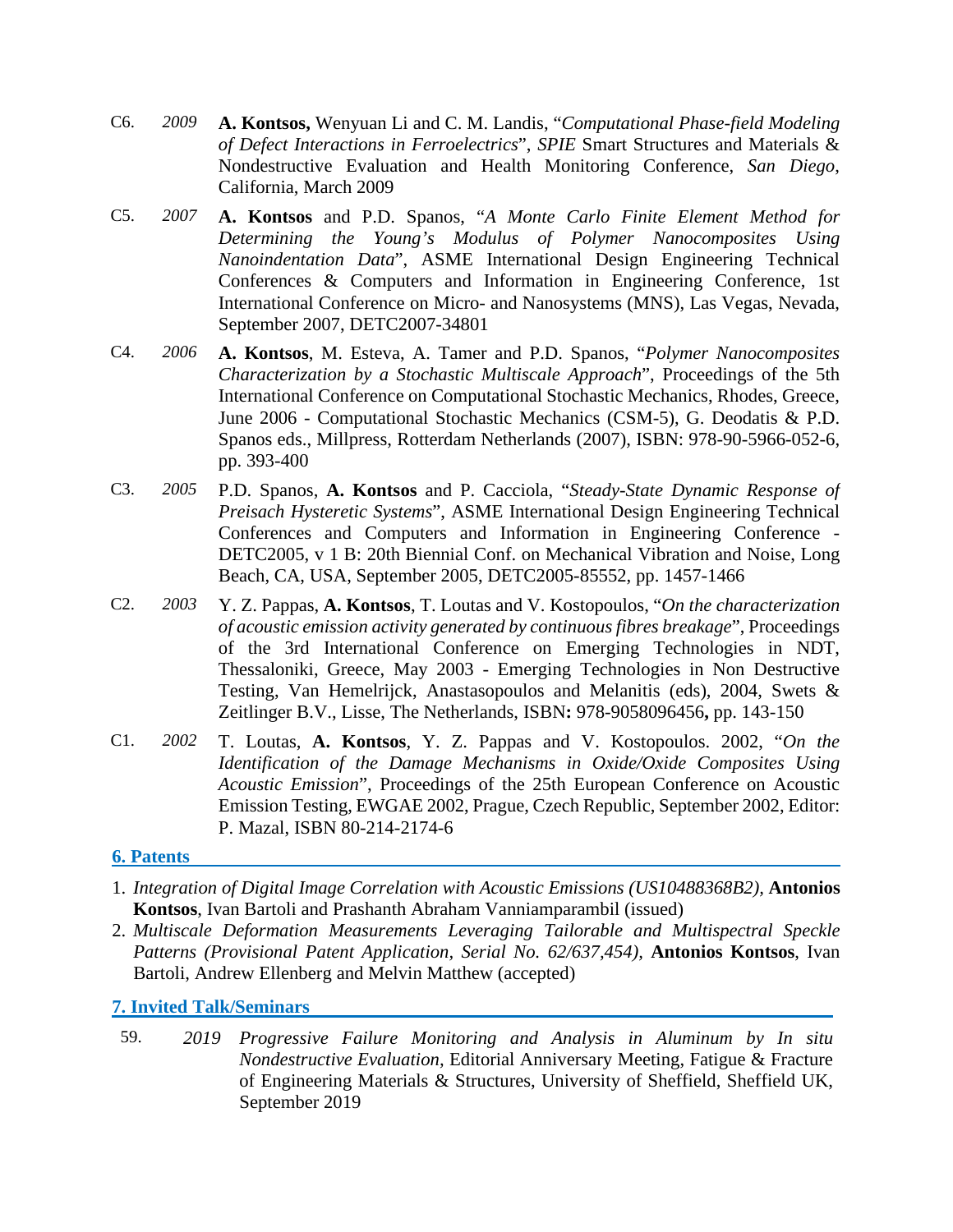| 58. | 2019 | The Digital Twin Concept as the Next Frontier for Intelligent Materials &<br>Systems, Departmental Seminar in the School of Mechanical, Electrical and<br>Manufacturing Engineering, Loughborough University, Loughborough UK,<br>September 2019 |
|-----|------|--------------------------------------------------------------------------------------------------------------------------------------------------------------------------------------------------------------------------------------------------|
| 57. | 2019 | A Path Towards Intelligent Systems Leveraging Sensing, Data Analysis &<br>Decision Making, LeBow School of Business, Drexel University, March 2019                                                                                               |
| 56. | 2019 | Innovation in Construction Inspection: Drones, Keynote presentation in 52 <sup>nd</sup><br>Mid-Atlantic Quality Assurance Workshop, Washington DC, January 2019                                                                                  |
| 55. | 2018 | Linking Material Microstructure with Damage Diagnostics and Prognostics,<br>Engineering Science & Mechanics Department Seminar, Penn State University,<br>September 2018                                                                         |
| 54. | 2018 | The Behavior of Knitted Textiles through the Lens of Architectured Materials,<br>IUTAM Symposium on Architectured Materials Mechanics, Chicago, September<br>2018                                                                                |
| 53. | 2018 | Material Structure-Processing-Properties-Behavior Relationships and their Role<br>in Plasticity, Fatigue and Fracture, Paris Tech University, Aix-en-Provence<br>France, July 2018                                                               |
| 52. | 2018 | Knitted Textiles as 3D Architectured Materials, Tsinghua University, Beijing<br>China, July 2018                                                                                                                                                 |
| 51. | 2018 | Linking Failure Diagnostics with Prognostics Using Integrated Mechanics,<br>Tianjin University, Tianjin China, July 2018                                                                                                                         |
| 50. | 2018 | Plasticity, Fracture and Fatigue of Advanced Alloys using Evolving Structure-<br>Processing-Properties-Behavior Relationships, Tianjin University, Tianjin<br>China, July 2018                                                                   |
| 49. | 2018 | A Path Towards Understanding of Multiscale and Evolving Material Structure-<br>Properties-Relationships, Materials Science and Engineering Department<br>Seminar, University of Texas at Arlington, February 2018                                |
| 48. | 2018 | Data-driven Modeling of Strain Localizations in Fatigue, Plasticity'18<br>conference, Puerto Rico, January 2018                                                                                                                                  |
| 47. | 2017 | A Mechanics Perspective in Understanding Incubation and Initiation of Ductile<br>Fracture, Mechanical Engineering Department Seminar, University of Utah,<br>September 2017                                                                      |
| 46. | 2017 | Microstructure-Sensitive Nondestructive Evaluation coupled with Machine<br>Learning Algorithms as a Bridger between Diagnostics & Prognostics, ASME<br>SMASIS 2017, Snowbird UT, September 2017                                                  |
| 45. | 2017 | From Diagnostics to Intelligent Prognostics Via Integrated Nondestructive<br>Evaluation, AAS&T Meeting, Phoenix AZ, May 2017                                                                                                                     |
| 44. | 2017 | Fatigue Damage Diagnostics and Prognostics via Microstructure-sensitive<br>Acoustic Emission, Acoustic Emission Working Group-59, Seattle WA, May<br>2017                                                                                        |
| 43. | 2017 | Computational Modeling of Knitted Textiles using the Finite Elements Method,<br>Penn State University, March 2017                                                                                                                                |
| 42. | 2017 | An Integrated Materials & Mechanics Approach to Link Diagnostics to<br>Prognostics, U.S. Naval Research Laboratory, March 2017                                                                                                                   |
| 41. | 2017 | Nondestructive Evaluation as a link between Fatigue Diagnostics and<br>Prognostics, TMS 2017, San Diego CA, March 2017                                                                                                                           |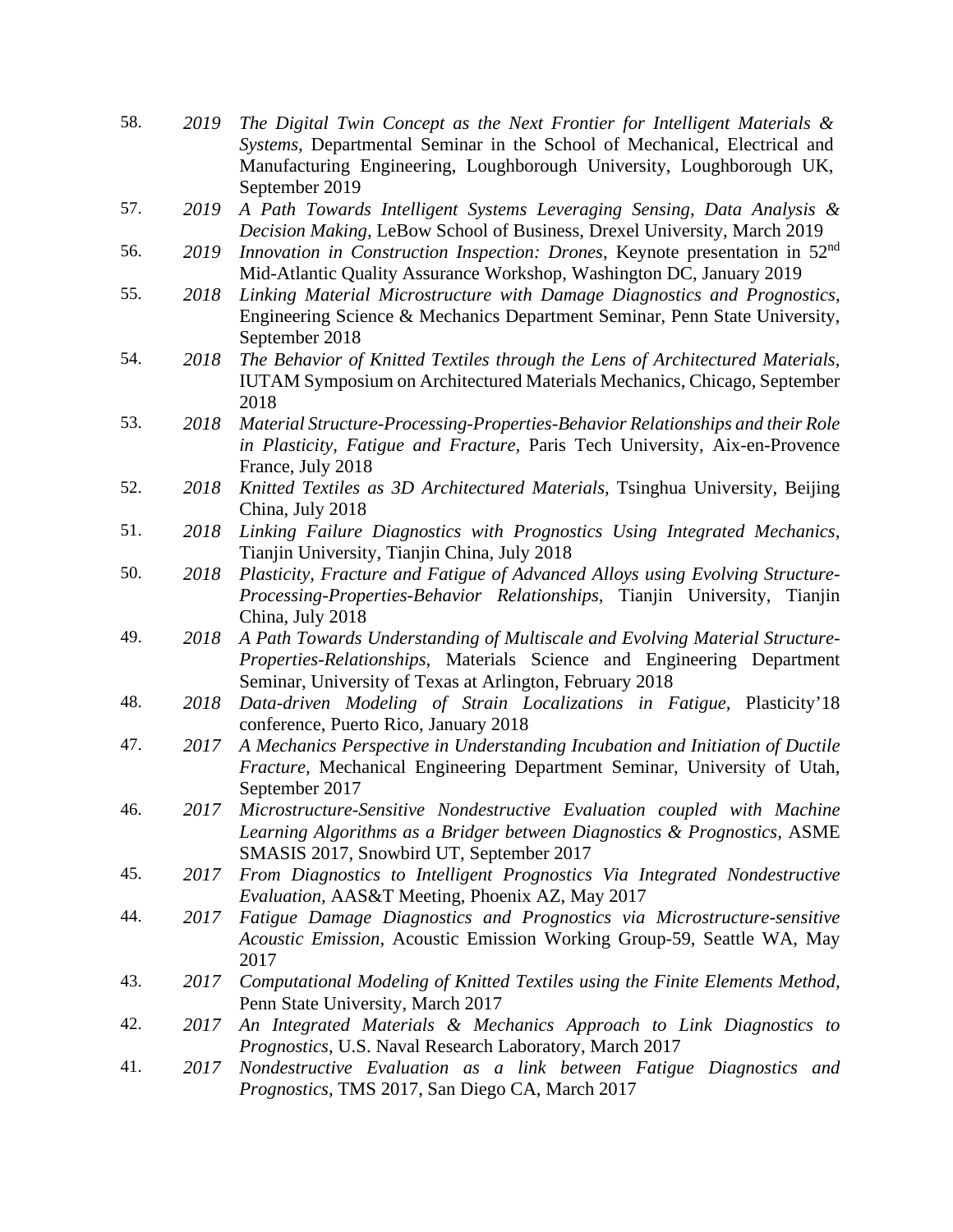| 40. | 2017 | 3D Knitted Textile Metamaterials: A new type of architectured materials with<br>revolutionary potential, Aerospace and Mechanical Engineering Departments                                                                                                              |
|-----|------|------------------------------------------------------------------------------------------------------------------------------------------------------------------------------------------------------------------------------------------------------------------------|
| 39. | 2017 | Seminar, CALTECH, January 2017<br>On Stochastic Events in Multiscale Fracture & Plasticity via Multimodal<br>Nondestructive Evaluation, Abrupt, Stochastic Events in Fracture and Plasticity,                                                                          |
| 38. | 2017 | Plasticity' 17 conference, Puerto Vallarta (Mexico), January 2017<br>Particle Fracture Effects in Microplasticity & Damage of Aluminum Alloys,<br>Damage & Ductile Fracture Symposium, Plasticity'17 conference, Puerto                                                |
| 37. | 2016 | Vallarta (Mexico), January 2017<br>Diagnostics and Prognostics for Vibrating structures based on Microstructure-<br>sensitive-based Damage Precursors, ASME IMECE 2016, Houston, TX                                                                                    |
| 36. | 2016 | From Diagnostics to Prognostics: a Perspective through the Lens of Mechanics<br>of Materials & Structures, Aerospace Engineering Department Seminar,<br>University of Illinois at Urbana-Champaign, October 2016                                                       |
| 35. | 2016 | Computational Modeling of Microstructure-dependent Strain Localizations in<br>Magnesium Alloys, Small Scale Plasticity and Microstructural Evolution                                                                                                                   |
| 34. | 2016 | Symposium, Plasticity'16 conference, Kona (HI), January 2016<br>Microstructure-Sensitive Fatigue via Multiscale Experimental Mechanics &<br>Multimodal Characterization, Symposium in honor of Huseyin Sehitoglu,<br>Plasticity'16 conference, Kona (HI), January 2016 |
| 33. | 2015 | Understanding the Multiscale Mechanical Behavior of Knitted Textile<br>Architectures, Department of Fiber Science and Apparel Design Seminar,<br>Cornell University, Ithaca (NY), November 2016                                                                        |
| 32. | 2015 | RVE Size Definition for Knitted Textile Architectures, Presentation in Society of<br>Engineering Science (SES) Meeting 2015, College Station (TX), October 2015                                                                                                        |
| 31. | 2015 | Multiscale Mechanics Coupled with Multimodal NDE for Damage Diagnostics<br>& Prognostics, Structural Engineering Departmental Seminar, San Diego (CA),<br>May 2015                                                                                                     |
| 30  | 2015 | The Challenges of Acoustic Emission in Diagnostics & Prognostics, AEWG-57<br>Meeting, University of Illinois Chicago, May 2015                                                                                                                                         |
| 29. | 2015 | Microstructure-Sensitive Fatigue using Multimodal Nondestructive Evaluation,<br>Johns Hopkins University, Civil Engineering Graduate Seminar, Baltimore<br>$(MD)$ , April 2015                                                                                         |
| 28. | 2015 | Monitoring and Quantification of Twinning in Magnesium Alloys using<br>Multiscale Strain Measurements, International Journal of Plasticity Conference,<br>Montego Bay, Jamaica, January 2015                                                                           |
| 27. | 2014 | Microstructure-sensitive Mechanical Behavior Characterization of Magnesium<br>Alloys, Ameritech Symposium on Material Property Identification, The<br>University of Texas at Austin, Austin (TX), December 2014                                                        |
| 26. | 2014 | Identification of Fatigue Precursors via Quantitative Nondestructive<br>Evaluation, 51 <sup>st</sup> Society of Engineering Science (SES) Technical Meeting,<br>Purdue University, West Lafayette (IN), October 2014                                                   |
| 25. | 2014 | Identification of Fatigue Precursors in Magnesium Alloys, Department of<br>Mechanical, Engineering, Departmental Seminar, Texas A&M, College Station<br>$(TX)$ , June 2014                                                                                             |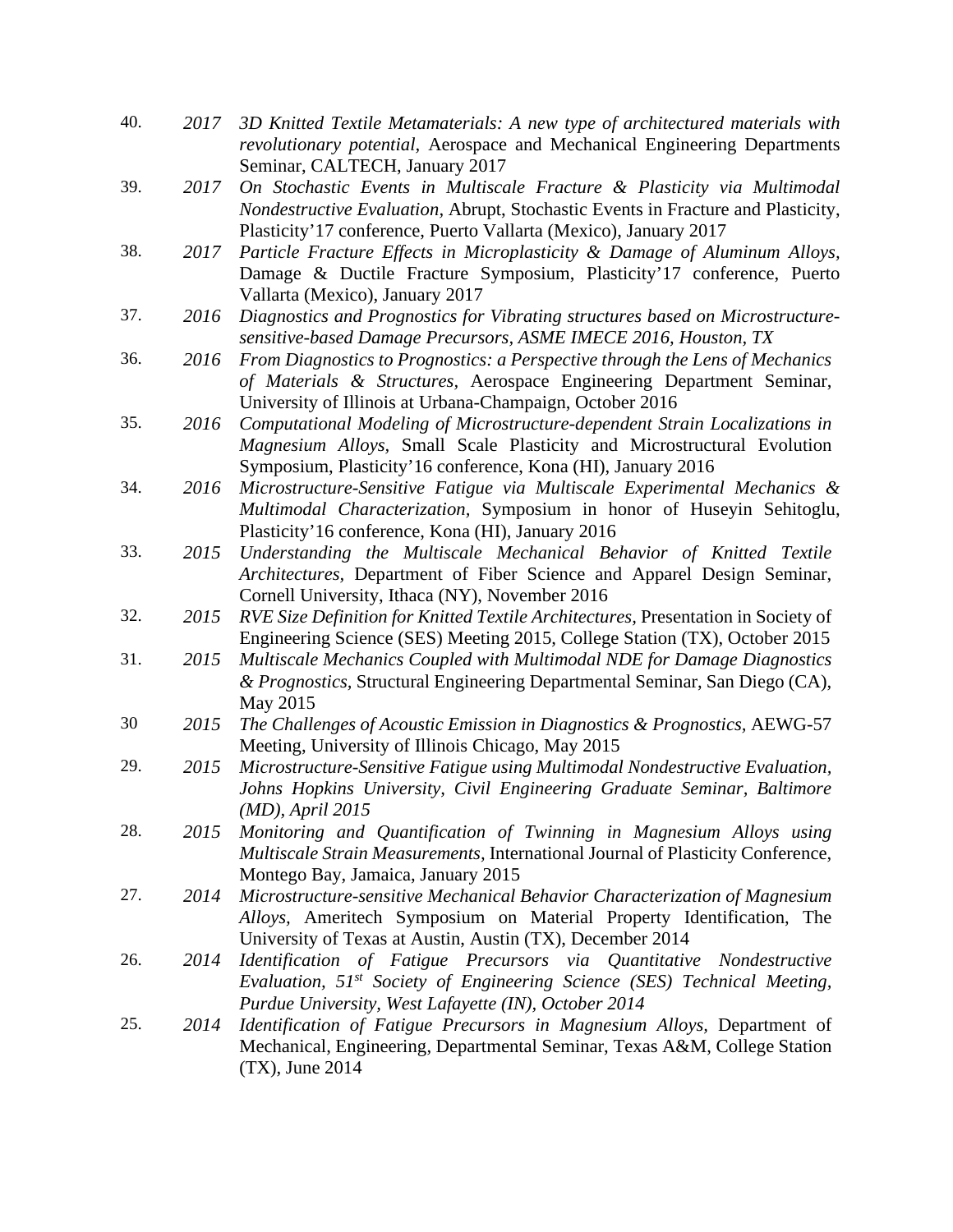24. *2014 Microstructure-sensitive Plasticity and Fatigue of Magnesium Alloys,* NASA Langley Research Center, Hampton (VA), May 2014. 23. *2014 Microstructure-sensitive Fatigue via Multimodal Nondestructive Evaluation,*  Georgia Tech*,* The George W. Woodruff School of Mechanical Engineering, Departmental Seminar, Atlanta (GA), May 2014. 22. *2014 Microstructure-sensitive Fatigue Using a Quantitative NDE Approach,* TMS 2014, San Diego (CA), February 2014. 21. *2013 Multimodal Non-destructive Evaluation Approach for Damage Quantification*, 9th International Workshop on Structural Health Monitoring, Stanford Univ., September 2013 20. *2013 In situ Fatigue Monitoring in Mg Alloys: A quantitative NDE approach,* TMS 2013, San Antonio (TX), March 2013. 19. *2013 Quantitative Nondestructive Evaluation: An Applied Mechanics Perspective, Rensselaer Polytechnic Institute,* Department of Mechanical, Aerospace and Nuclear Engineering, Departmental Seminar, Troy (NY), February 2013. 18. *2012 In situ and scale-bridging damage quantification using novel non-destructive testing approaches*, ASME IMECE 2012, Houston (TX), November 2012 17. *2012 Use of Digital Image Correlation in Nondestructive Testing, Mechanical Behavior Characterization and Data-driven Modeling*, Trilion Optical Metrology Conference, September 2012 16. *2012 Identification of microstructure-properties-behavior relations in advanced materials using novel nondestructive testing approaches*, Purdue University, School of Aeronautics and Astronautics, Departmental Seminar, West Lafayette (IN), September 2012 15. *2012 A novel framework for scale-bridging characterization of materials mechanical behavior using Acoustic Emission*, AEWG 54, Princeton (NJ), May 2012 14. *2012 Scale-bridging fatigue monitoring in Magnesium Alloys*, TMS 2012, Orlando (FL), March 2012 13. *2012 Deformation and damage monitoring in advanced materials using novel nondestructive testing approaches*, Mechanical Engineering Dept. seminar, Villanova University, Philadelphia (PA), February 2012 12. *2011 On the identification of deformation and damage mechanisms in advanced composites using integrated nondestructive testing & evaluation approaches*, McMAT 2011, Chicago (IL), May 2011 11. *2011 Microstructure-properties relations in advanced materials using modern NDT&E approaches*, ASNT AEWG Meeting, Denver (CO), May 2011 10. *2011 Monitoring and characterization of the fatigue response of nanocrystalline Mg composites reinforces with Ti2AlC*, TMS 2011, San Diego (CA), March 2011 9. *2010 Multiscale characterization of mechanical properties and quantification of property-structure relations in nanocrystalline Mg-matrix composites*, 2010 ASME IMECE, Vancouver, Canada, November 2010 8. *2010 Grain Size Effect on the Fatigue Response of Nanocrystalline Magnesium Composites Reinforced with MAX Phases*, 9th HSTAM International Congress on Mechanics, Limassol Cyprus, July 2010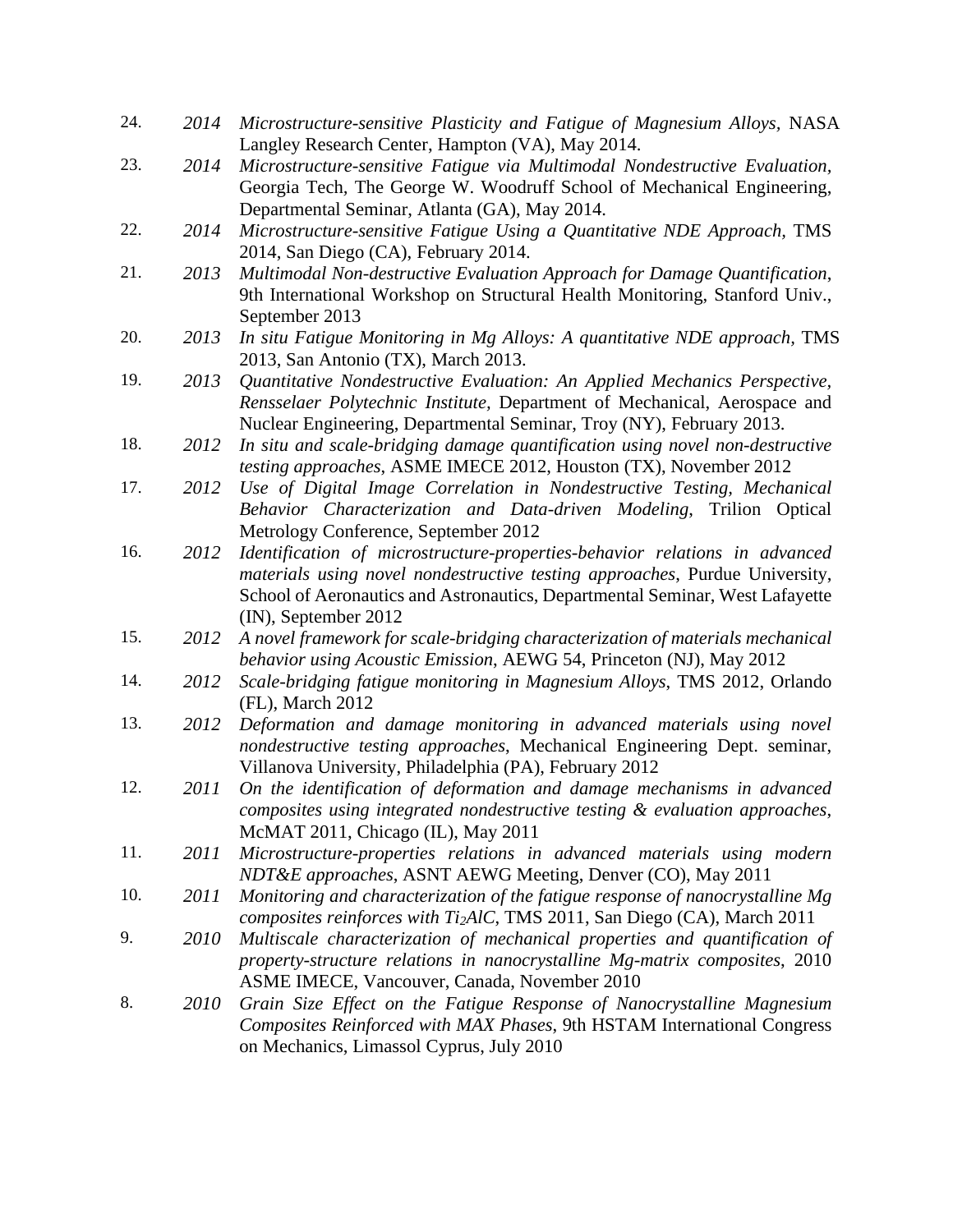| 7. | 2008 | Theoretical and Computational Modeling of Domain Evolution in Ferroelectric<br>Crystals with Dislocations, University of Texas at Austin, Austin (TX), May<br>2009                                        |
|----|------|-----------------------------------------------------------------------------------------------------------------------------------------------------------------------------------------------------------|
| 6  | 2009 | Modeling of Advanced Materials: A Broad Perspective, Department of<br>Mechanical Engineering & Mechanics, Drexel University, Philadelphia (PA),<br>May 2009                                               |
| 5  | 2009 | Theoretical and Computational Modeling of Advanced Materials, Department<br>of Mechanical Engineering, Texas Tech University, Lubbock (TX), May 2009                                                      |
| 4. | 2009 | Modeling of Advanced Materials: A Broad Perspective, Department of<br>Aerospace Engineering, Texas A&M University, College Station (TX), April<br>2009                                                    |
| 3. | 2009 | Theoretical and Computational Modeling of Ferroelectric Materials,<br>Engineering Science & Mechanics Department, Virginia Tech, Blacksburg<br>(VA), April 2009                                           |
| 2. | 2007 | Polymer Nanocomposites Characterization by a Stochastic Finite Elements<br>Representation, Mechanical Engineering & Aeronautics Department,<br>University of Patras, Greece, September 2007               |
| 1. | 2007 | Modeling of Mechanical Properties of Polymer Nanocomposites Using a<br><i>Multiscale Stochastic Finite Element Method</i> , Institute of Structural Analysis,<br>TU Dresden, Dresden, Germany, March 2007 |

# **8. Teaching Activities**

| 8.1 Courses developed and taught at Drexel University          |               |
|----------------------------------------------------------------|---------------|
| ENG 101: Freshman Design I                                     | $2015 - 2016$ |
| ENG 102: Freshman Design II                                    | $2015 - 2016$ |
| ENG 103: Freshman Design III                                   | $2015 - 2016$ |
| ENG 113: Digital Design & Advanced Manufacturing               | $2019-$       |
| MEM 202: Engineering Mechanics: Statics                        | $2013 -$      |
| MEM 331: Experimental Mechanics                                | $2016 -$      |
| <b>MEM 423: Mechanics of Vibrations</b>                        | $2016 -$      |
| MEM 427: Finite Element Method                                 | $2017 -$      |
| MEM 591: Applied Engineering Analysis I                        | $2009 - 2016$ |
| MEM 592: Applied Engineering Analysis II                       | $2009 - 2016$ |
| MEM 593: Applied Engineering Analysis III                      | $2009 - 2016$ |
| <b>MEM 678: Nondestructive Evaluation Methods</b>              | $2011 -$      |
| 8.2 Independent study courses                                  |               |
| MEM 699: NDT&E of Materials and Structures                     | 2010          |
| MEM 699: Advanced Computational Mechanics                      | 2011, 2016    |
| MEM 699: Damage Detection & Prognosis                          | $2011 - 2016$ |
| <b>MEM 699: Numerical Methods in Biomechanics</b>              | 2014          |
| 8.3 Vertically Integrated Projects                             |               |
| <b>ENGR 370: Advanced Manufacturing</b>                        | $2018 - 2020$ |
| ENGR 370: Internet of Things for Structural Health Monitoring  | $2018 - 2020$ |
| ENGR 370: Drones in Engineering                                | $2019 - 2020$ |
| $0.4 \text{m}$ $\theta$ $0.0 \text{m}$ $\theta$ $1.4 \text{m}$ |               |

### *8.4 Education & Outreach Activities*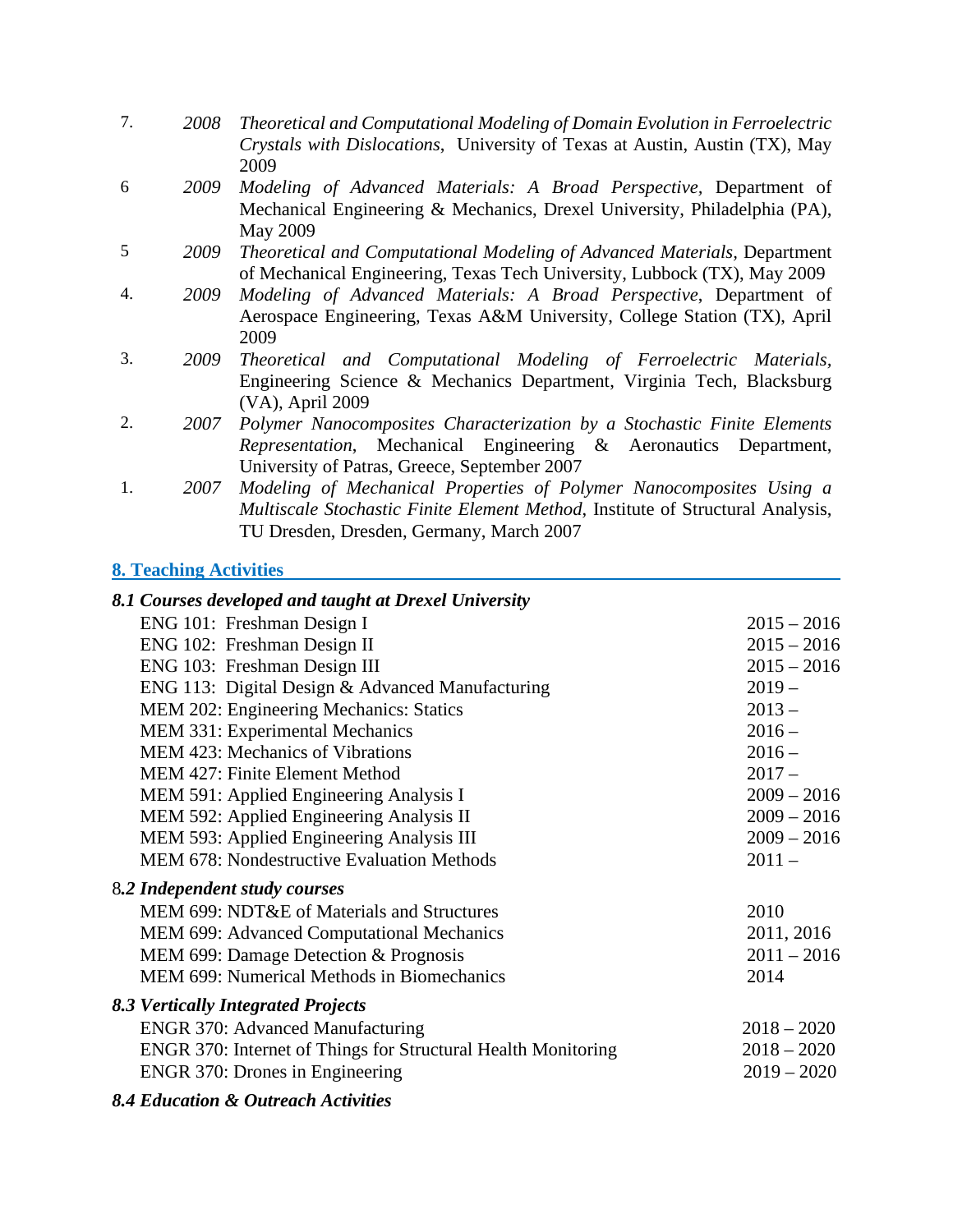Founder and Director, RISE @ Drexel 2013 – 2016

## **9. Service Activities**

| 9.1 Service to the Department (Mechanical Engineering & Mechanics) |               |
|--------------------------------------------------------------------|---------------|
| Member of Mechanics & Structures Committee                         | $2009 -$      |
| Member of MATH & Simulation Content Committee                      | $2010 - 2011$ |
| Member of Computational Infrastructure Committee                   | $2010 - 2011$ |
| Member of Software Committee                                       | $2010 - 2011$ |
| Member of Academic Support Committee                               | $2011 - 2013$ |
| Chair of the Academic Support Committee                            | $2018 - 2020$ |
| Member of Faculty Search Committee                                 | $2012 - 2013$ |
| Senior Design Task Force                                           | $2014 - 2015$ |
| Member of Faculty Search Committee                                 | $2016 - 2017$ |
| Member of Undergraduate Curriculum Committee                       | $2016 - 2017$ |
| <b>Chair of Student Affairs Committee</b>                          | $2013 - 2016$ |
| Member of Laboratory Committee                                     | $2013 - 2018$ |
| <b>ASME Drexel Section Faculty Advisor</b>                         | $2010 - 2020$ |
| Pi Tau Sigma Drexel Section Faculty Advisor                        | $2010 -$      |
| 9.2 Service to the College of Engineering                          |               |
| Dean's Junior Faculty Advisory Committee                           | $2011 - 2012$ |
| Faculty Committees for PhD Candidacy, Proposals and Defenses       | $2009 -$      |
| <b>Committee on CoE Research Operating Plan</b>                    | $2014-$       |
| Core Curriculum Implementation Group                               | $2015 -$      |
| Freshman Design Task Force                                         | 2016          |
| <b>Computational Engineering Minor Committee</b>                   | 2016          |
| <b>Advanced Manufacturing Working Group</b>                        | $2016 - 2018$ |
| 9.3 Service to the University                                      |               |
| <b>Research Day Judge</b>                                          | $2011 -$      |
| Provost's NSF Bridge to Doctorate Advisory Committee               | $2013 -$      |
| <b>Steinbright Faculty Advisory Committee</b>                      | $2013 -$      |
| President Fry's Steering Committee on Learning Space Project       | $2014 - 2015$ |
| University Research Computing Facility Board                       | $2016 - 2020$ |
| 9.4 Service to the Community                                       |               |
| Community College of Philadelphia, Engineering Sc.&Tech Adv. Com.  | $2010 -$      |
| ASME Philadelphia Section Executive Committee member & Chair       | $2010 -$      |
| Pi Tau Sigma National Office Vice-President at Large               | $2013 -$      |
| <b>ASME Applied Mechanics Division Symposium Organizer</b>         | 2011          |
| TMS Mechanical Behavior of Materials Committee                     | $2012 -$      |
| Pi Tau Sigma/ASME Joint Awards Committee Chair                     | $2014 - 2019$ |
|                                                                    |               |

## **10. Professional Activities**

 Conference: (i) Organizer: Symposium of *Fatigue in Materials:* TMS 2020 (San Diego, CA), TMS 2019 (San Antonio, TX), TMS 2018 (Phoenix, AZ), TMS 2017 (San Diego, CA), TMS 2016 (Nashville, TN), TMS 2015 (Orlando, FA, March 2015), TMS 2014 (San Diego CA, February 2014), TMS 2013 (San Antonio TX, March 2013), Session in *Knit Modeling*: The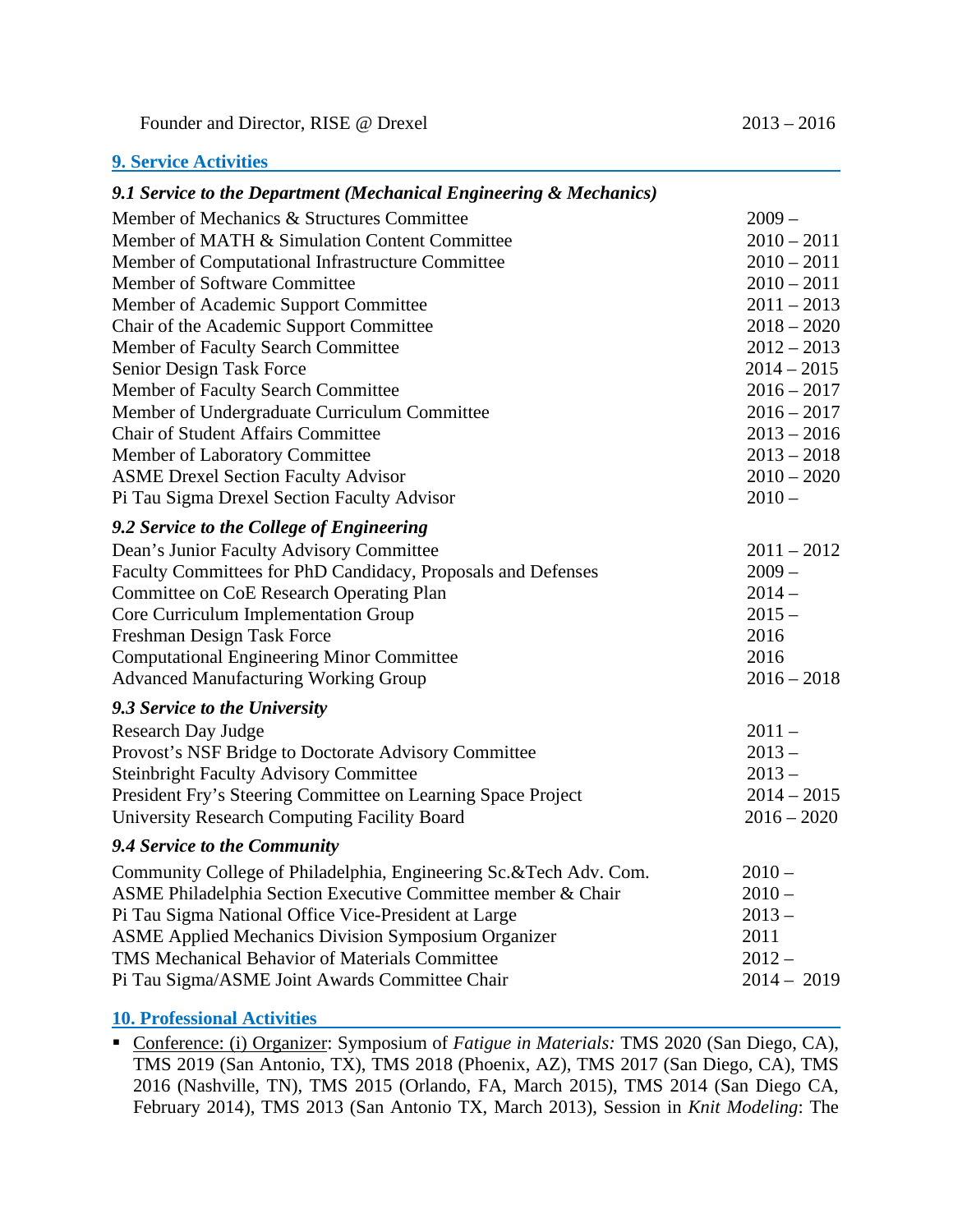Fiber Society 2016 Fall Meeting and Technical Conference (Cornell University, Ithaca NY), 58th Acoustic Emission Working Group (Drexel University, Philadelphia PA), *Precursor to Damage State Quantification in Materials* in SES 2014 (Purdue University, October 2014), *Nondestructive Evaluation & Structural Health Monitoring for Composites* in ACS 2014 (UCSD, San Diego, September 2014), *Innovations in Structural Health Monitoring*, ICOSSAR 2013 (New York, NY, June 2013), *Behavior of Composite Materials and Structures: Experimental Testing, Sensing and Computational Modeling*, McMAT 2011 (Chicago IL, June 2011), (ii) Chairman: *Materials Characterization using Acoustic Emission* (AEWG 54, Princeton NJ, May 2012), *Fatigue and Corrosion Damage in Metallic Materials: Fundamentals, Modeling and Prevention: Fatigue Property-Microstructure Relationships and Crack Growth*, TMS 2012 (Orlando FL, March 2012) and TMS 2011 (San Diego CA, March 2011), *Nanomechanics*, HSTAM 2010, (Limassol Cyprus, July 2010), *Phase Field Modeling of Ferroelectrics Session*, SPIE Smart Structures/NDE 2010 (San Diego CA, March 2010).

- **Editorial Board for the following international journals: i) ASME Journal of Engineering** Materials and Technology, ii) Fatigue and Fracture of Engineering Materials and Structures (Wiley), Theoretical & Applied Fracture Mechanics (Elsevier), iv) Designs (MDPI)
- Reviewer for the following International Journals: Archives of Applied Mechanics, Composites Part B, Computer, Materials & Continua, Computational Materials Science, Fatigue and Fracture of Engineering Materials & Structures, International Journal of Non-Linear Mechanics, Journal of Applied Mechanics, Journal of Composite Materials, Journal of Intelligent Material Systems and Structures, Journal of Nanomaterials, Journal of Nanoparticle Research, Journal of Zhejiang University-Science A, Journal of Pressure Vessel Technology, Mechanical Systems and Signal Processing, Metallurgical and Materials Transaction A, Probabilistic Engineering Mechanics Journal.
- Member of the: American Society of Mechanical Engineers (ASME), American Society for Nondestructive Testing (ASNT), The Minerals, Metals & Materials Society (TMS), Sigma Xi Society, Rice University Engineering Alumni, Onassis Foundation Scholarship Recipient Association, Greek Society of Computational Mechanics. Vice-Chair for the ASME Philadelphia Section and Vice-President at Large of the National Office of Pi Tau Sigma (Mechanical Engineering Honors Society).
- Advisor: Engineering & Science Advisory Committee at Community College of Philadelphia, ASME, Pi Tau Sigma and Drexel Soccer Student Chapters at Drexel University.

#### **11. Post-Doc & Student Supervision**

| 11.1 Post-doctoral Fellow Supervision                                               |                     |
|-------------------------------------------------------------------------------------|---------------------|
| Dr. Melvin Matthew                                                                  | $08/2020 -$         |
| Dr. Pablo Huang Zhang                                                               | $08/2019-$          |
| Dr. Brian Wisner (now Faculty in Ohio University)                                   | $10/2017 - 12/2018$ |
| Dr. Konstantinos Baxevanakis (now Faculty in Loughborough, UK)                      | $10/2014 - 03/2017$ |
| 11.2 Students Supervised to Completion by A. Kontsos (Primary or co-Advisor)        |                     |
| Graduated 11 PhD students (9 as primary and 2 as co-advisor) and 12 Masters to date |                     |
| Melvin Mathew PhD, Mechanical Engineering & Mechanics, Drexel U.                    | 2020                |
| Speckle Patterns for Tailorable & Multiscale Optical Metrology Measurements         |                     |
| Rami Carmi PhD, Mat. Sci. & Eng., Ben-Gurion Univ. of the Negev, Israel             | 2019                |
| Damage evaluation in GLARE laminate composite during quasi-static and fatigue       |                     |
| model of loading using advanced NDT techniques and micromechanics modeling          |                     |
| Krzysztof Mazur, MS, Mechanical Engineering & Mechanics, Drexel U.                  | 2019                |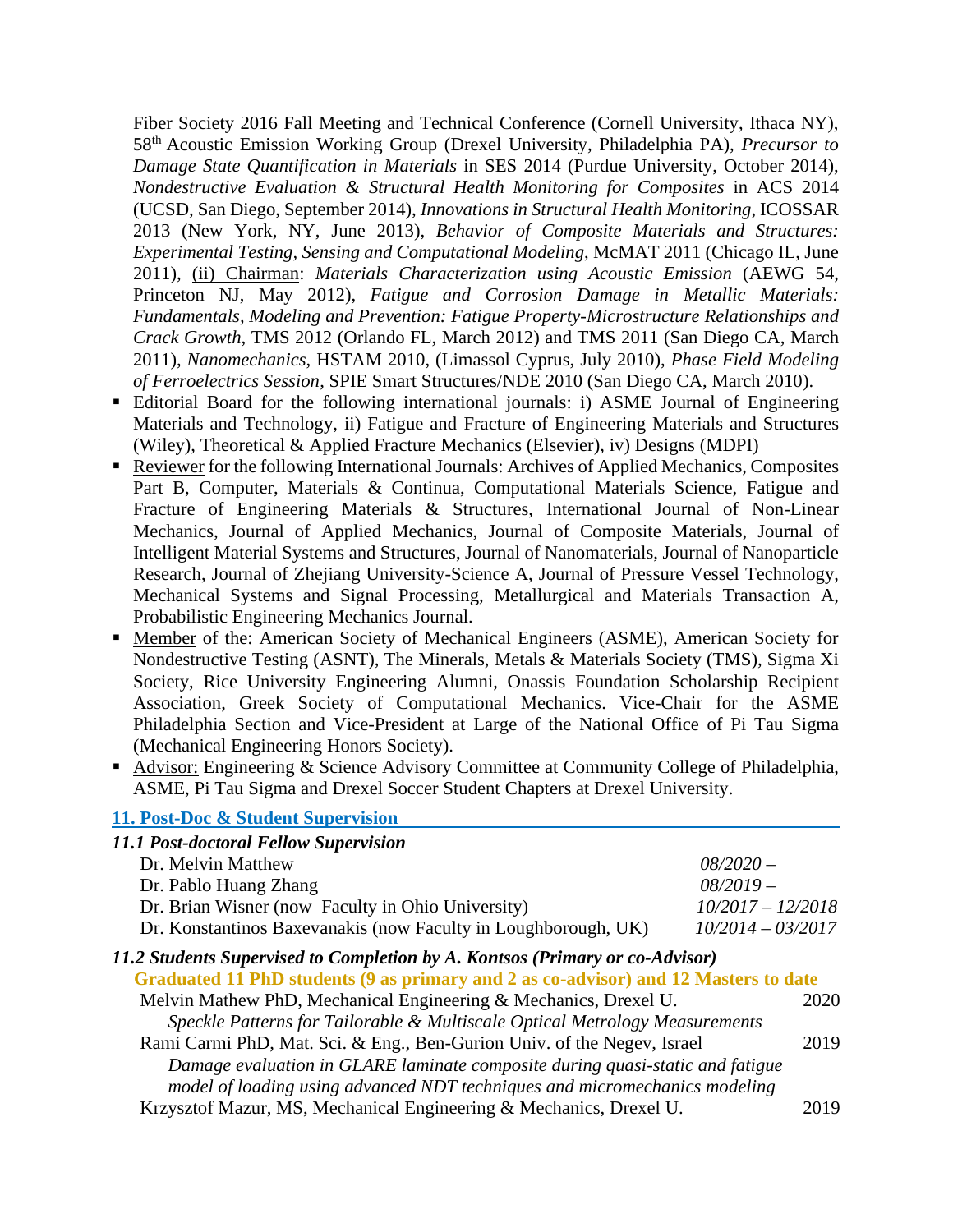| An Internet of Things Sensing Framework for Dynamic Damage Predictions in        |      |
|----------------------------------------------------------------------------------|------|
| Materials & Structures                                                           |      |
| Shane Esola, PhD, Mechanical Engineering & Mechanics, Drexel U.                  | 2019 |
| Nondestructive Approach for Defect Detection in Hard Armor Protective Inserts    |      |
| Dani Liu, PhD, Mechanical Engineering & Mechanics, Drexel U.                     | 2018 |
| <b>Computational Mechanics of Knitted Textiles</b>                               |      |
| Daniel Christe, MS, Mechanical Engineering & Mechanics, Drexel U.                | 2018 |
| <b>Integrated Design of 3D Architectured Materials</b>                           |      |
| Matthew S. Brown, MS, Mechanical Engineering & Mechanics, Drexel U.              | 2018 |
| Automated Conversion of 3D Point Clouds to Solid Geometrical Computer Models     |      |
| Vignesh Perumal, MS, Mechanical Engineering & Mechanics, Drexel U.               | 2018 |
| Computational Modeling of Fracture and Associated Wave Propagation in            |      |
| Precipitate-Hardened Aluminum Alloys                                             |      |
| Mustafa Oncul, MS, Mechanical Engineering & Mechanics, Drexel U.                 | 2017 |
| Mechanical Behavior Characterization of Knitted Textiles                         |      |
| Chengyang Mo, MS, Mechanical Engineering & Mechanics, Drexel U.                  | 2017 |
| Direct Monitoring and Quantification of Deformation Twinning in Magnesium        |      |
| Alloys                                                                           |      |
| Brian Wisner, PhD, Mechanical Engineering & Mechanics, Drexel U.                 | 2017 |
| Damage Precursor Identification via Microstructure-Sensitive Nondestructive      |      |
| Evaluation                                                                       |      |
| Andrew Ellenberg, PhD, Mechanical Engineering & Mechanics, Drexel U.             | 2017 |
| <b>Structural Health Monitoring using Unmanned Aerial Systems</b>                |      |
| Nestor Castaneda, MS, MEM, Drexel University                                     | 2015 |
| Investigation of the Z-binder Role in Progressive Damage of 3D Woven Composites  |      |
| Md. Fuad Khan, PhD, Civil Archit. and Environmental Eng., Drexel U. (Co-advisor) | 2015 |
| Multi-Sensing NDT Approaches for Inspection of Structural Components             |      |
| Jefferson Cuadra, PhD, Mechanical Engineering & Mechanics, Drexel U.             | 2015 |
| A Computational Modeling Approach of Fracture-Induced Acoustic Emission          |      |
| Mike Cabal, MS, MEM, Drexel U.                                                   | 2015 |
| Microstructurally-driven Investigation of Strain Localization in Wrought         |      |
| <b>Magnesium Alloys</b>                                                          |      |
| Mohamed Shamma, PhD, Materials Science & Engineering, Drexel U. (Co-advisor)     | 2014 |
| On Buckling, King Boundaries and Kinking Nonlinear Elastic Solids                |      |
| Prashanth A. Vanniamparambil, PhD, Mech. Eng. & Mechanics, Drexel U.             | 2014 |
| Cross-validated Nondestructive Evaluation using Acoustic Emission                |      |
|                                                                                  |      |
| Kavan Hazeli, PhD, Mechanical Engineering & Mechanics, Drexel University         | 2014 |
| Microstructure-Sensitive Plasticity and Fatigue of Magnesium Alloys              |      |
| Satish Rajaram, MS, MEM, Drexel University                                       | 2013 |
| Use of Infrared Thermography in a Data Fusion Framework for Thermal and          |      |
| Damage Property Quantification                                                   |      |
| Jefferson Cuadra, MS, MEM, Drexel University                                     | 2012 |
| Damage Quantification in Fiber Reinforced Polymer Composites Using a Hybrid      |      |
| Non-destructive Testing Approach                                                 |      |
| Raghavendra Saralaya, MS, Mechanical Engineering & Mechanics, Drexel U.          | 2012 |
| In-Situ Grain Scale Strain Measurements Using Digital Image Correlation          |      |
|                                                                                  |      |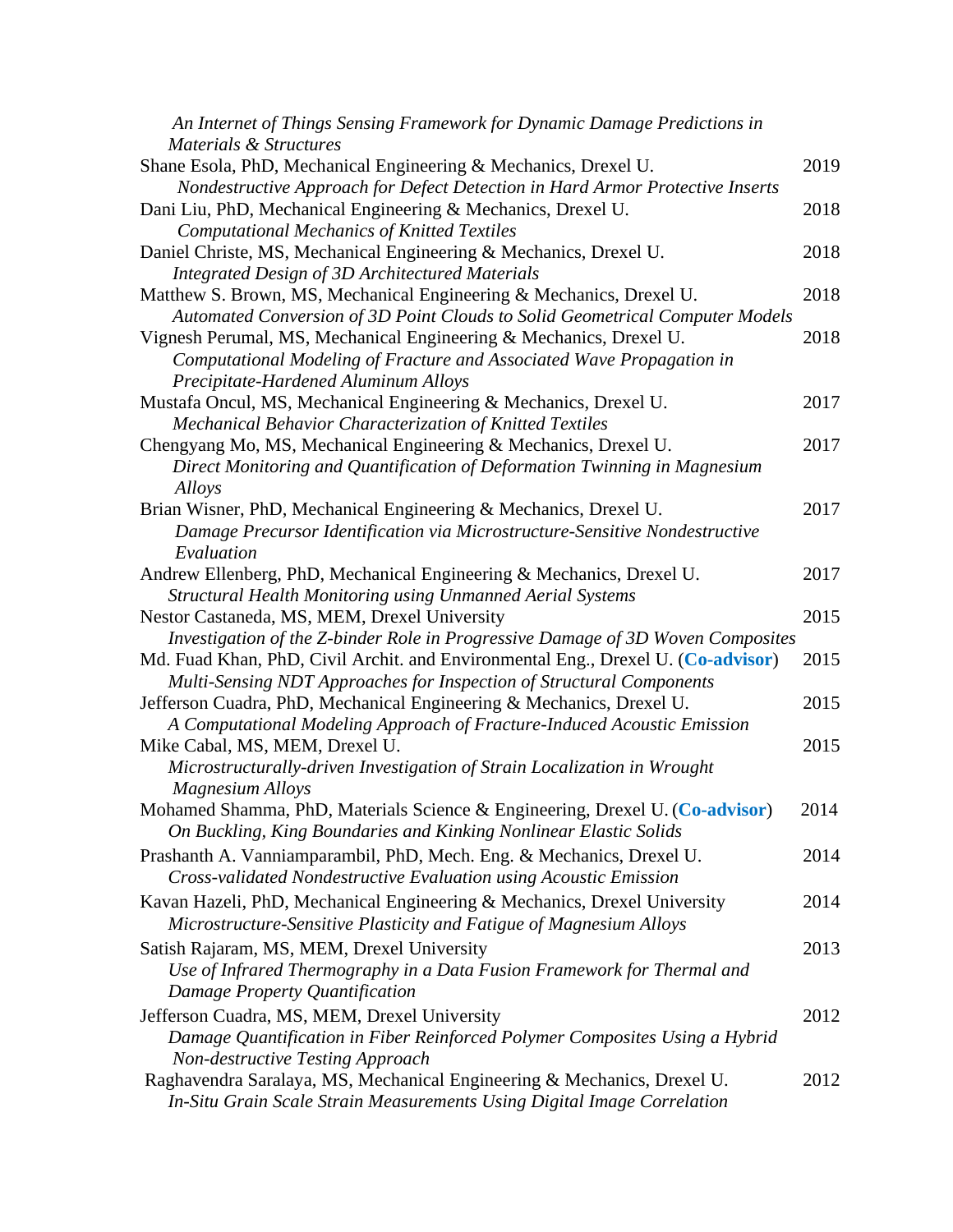| Daniel Servansky, MS, Mechanical Engineering & Mechanics, Drexel University<br>A Novel Approach to Data-drive Modeling of Damage-Induced Elastic Wave<br>Propagation                                 | 2012      |
|------------------------------------------------------------------------------------------------------------------------------------------------------------------------------------------------------|-----------|
| 11.3 Ongoing PhD Students supervised                                                                                                                                                                 |           |
| Sara Schlenker                                                                                                                                                                                       | exp. 2021 |
| MohammadReza Bahadori                                                                                                                                                                                | exp. 2021 |
| Vignesh Perumal                                                                                                                                                                                      | exp. 2022 |
| <b>Emine Tekerek</b>                                                                                                                                                                                 | exp. 2022 |
| Sarah Malik                                                                                                                                                                                          | exp. 2023 |
| Hadi Khezam                                                                                                                                                                                          | exp. 2024 |
| 11.4 Ongoing Undergraduate Students<br>Dhruv Shah, Abhishek Kumar, Adam Nork, Griffin Coolidge, Toby Sullivan,<br>Darrel Omo-Lamai                                                                   |           |
| <b>11.5 PhD Dissertation Defenses Committees</b>                                                                                                                                                     |           |
| Fadi M. Althoey, PhD, CAEE, Drexel U.                                                                                                                                                                | 2019      |
| Understanding and Mitigating Damage Development in Cementitious Materials<br><b>Exposed to Sodium Chloride</b>                                                                                       |           |
| Divya Pathak, Electrical & Computer Engineering (ECE), Drexel U.<br>SMART Grid on Chip: Infusing intelligence to on-chip energy management                                                           | 2018      |
| Jeffrey C. Kahn, Jr., PhD, Mechanical Engineering & Mechanics, Drexel U.<br>Distributed sensing in flexible fins for propulsive force prediction and underwater                                      | 2016      |
| contact sensing<br>Justin P. Giriggs, PhD, Materials Science & Engineering (MSE), Drexel U.                                                                                                          | 2015      |
| Investigation of the Reversible Hysteresis Effect in Hexagonal Metal Single<br>Crystals and the MAX Phases                                                                                           |           |
| Darin Tallman, PhD, Materials Science & Engineering (MSE), Drexel U.<br>On the Potential of MAX Phases for Nuclear Applications                                                                      | 2015      |
| Babak Anasori, PhD, Materials Science & Engineering (MSE), Drexel U.<br>Fabrication and Mechanical Properties of Magnesium Alloy Composites<br>Reinforced with TiC and Ti <sub>2</sub> AlC Particles | 2014      |
| Ying Teng, PhD, Electrical & Computer Engineering (ECE), Drexel U.<br>Low Power Resonant Rotary Global Clock Distribution Network Design                                                             | 2014      |
| Haibo Gong, PhD, Mechanical Engineering & Mechanics (MEM), Drexel U.<br>Innovative Design, Manufacturing and Characterization of Biodegradable<br><b>Metals for Surgical Implants</b>                | 2014      |
| Jephte Augustin, PhD, MEM, Drexel U.<br>Engineering a Bioactive Interference Screw for Accelerated Rehabilitation in<br><b>ACL Reconstruction</b>                                                    | 2013      |
| T. William Mather, PhD, MEM, Drexel University<br>An Ensemble Approach Towards Dynamics Task Assignment for Many Robot<br>Systems                                                                    | 2013      |
| Jeff S. Weidner, PhD, Civil, Arch. and Environmental Eng., Drexel U.<br>Structural Identification of a Complex Structure using both Conventional and<br><b>Multiple Model Approaches</b>             | 2012      |
| John B. Prader, PhD, CAEE, Drexel U.                                                                                                                                                                 | 2012      |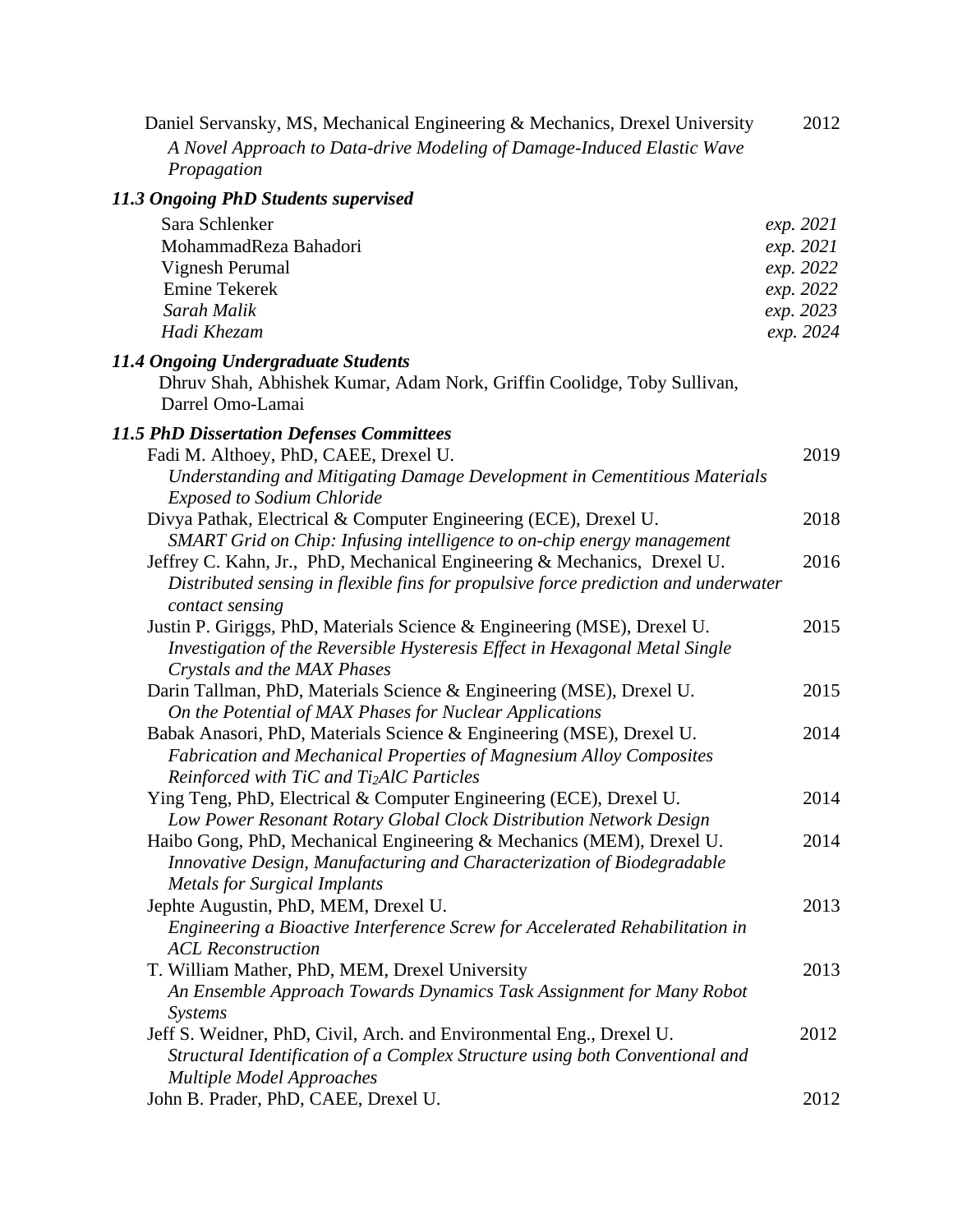| Rapid Impact Modal Testing for Bridge Flexibility: Towards Objective             |               |
|----------------------------------------------------------------------------------|---------------|
| <b>Evaluation Of Infrastructures</b>                                             |               |
| Chris Geisler, PhD, MEM, Drexel U.                                               | 2011          |
| A Thermosensitive and Photocrosslinkable Composite Polymer Study for             |               |
| 3-D Soft Tissue Scaffold Printing                                                |               |
| Tony Fast, PhD, MSE, Drexel U.                                                   | 2011          |
| Developing Higher-Order Materials Knowledge Systems                              |               |
| Stephen Niezgoda, PhD, MSE, Drexel U.                                            | 2011          |
| Stochastic Representation of Microstructure via Higher-Order Statistics          |               |
| 11.6 Undergraduate student advising                                              |               |
| Senior design team: Venkat Iyer, John O'Driscoll, Mary Potvin,                   | $2011 - 2012$ |
| Hashir Ahman (Mechanical and Electrical engineering)                             |               |
| Novel Class-room Mechanical Testing Device Using Digital Image                   |               |
| Correlation                                                                      |               |
| Senior design team: Lara Branco, Andrew Ellenberg, Alison Krick                  | $2012 - 2013$ |
| (Mechanical Engineering)                                                         |               |
| Unmanned Aerial Vehicle for Infrastructure Evaluation                            |               |
| Senior design team: Utku Guclu (Materials Engineering)                           | $2012 - 2013$ |
| Monitoring and Identification of Progressive Damage in Fiber Metal               |               |
| Laminates using NDT (Non Destructive Testing                                     |               |
| Senior design team: Sadaf Bahaza, Jeremy Monteiro, Harold Montilla,              | $2013 - 2014$ |
| Aditi Ramadurgakar (Mechanical & Materials Engineering)                          |               |
| Multispectral & Multiscale Optical Methods for Structural Health                 |               |
| <b>Monitoring</b>                                                                |               |
| Freshman design team: Jacob Zeitzew, Eric Hegnes                                 | $2013 - 2014$ |
| (Mechanical Engineering)                                                         |               |
| Remote Structural Analysis Utilizing Optical Heads Up Displays and               |               |
| <b>Unmanned Aerial Systems</b>                                                   |               |
| Senior design team: J. Allen, L. Castro, H. Donovan, J. Swearer, M. Tabbut       | $2014 - 2015$ |
| (Mechanical Engineering)                                                         |               |
| Novel Unmanned Aerial System for Structural Engineering Applications             |               |
| Freshman design team: R. Baran, K. Mazur, N. Deleon, J. Boatwright, J. Boyal     | $2014 - 2015$ |
| (Mechanical Engineering)                                                         |               |
| Manufacturing & Characterization of Damage in Hard Armor Protective              |               |
| <b>Insert Simulants</b>                                                          |               |
| Senior design team: D. Shah, J. Xu, M. Rosli,                                    | $2016 - 2017$ |
| (Mechanical Engineering)                                                         |               |
| Generative Design Framework of Engineering Structures                            |               |
| Senior design team: E. Prasalowicz, A. Miller, S. Swartz, M. Davis, N. Scarpato, | $2017 - 2018$ |
| (Mechanical Engineering)                                                         |               |
| Solar-Charged Umbrella                                                           |               |
| Senior design team: J. Alvarez, J. Blackmer, M. Chane, S. Krok, E. McDaniel      | $2017 - 2018$ |
|                                                                                  |               |
| (Mechanical Engineering)                                                         |               |
| Energy and Structural Monitoring of Buildings with Unmanned Aerial               |               |
| Systems                                                                          |               |
| Senior design team: M.Matwiejczyk, N. Caruso, V. Schafer, T. Jonnalagadda        | $2017 - 2018$ |